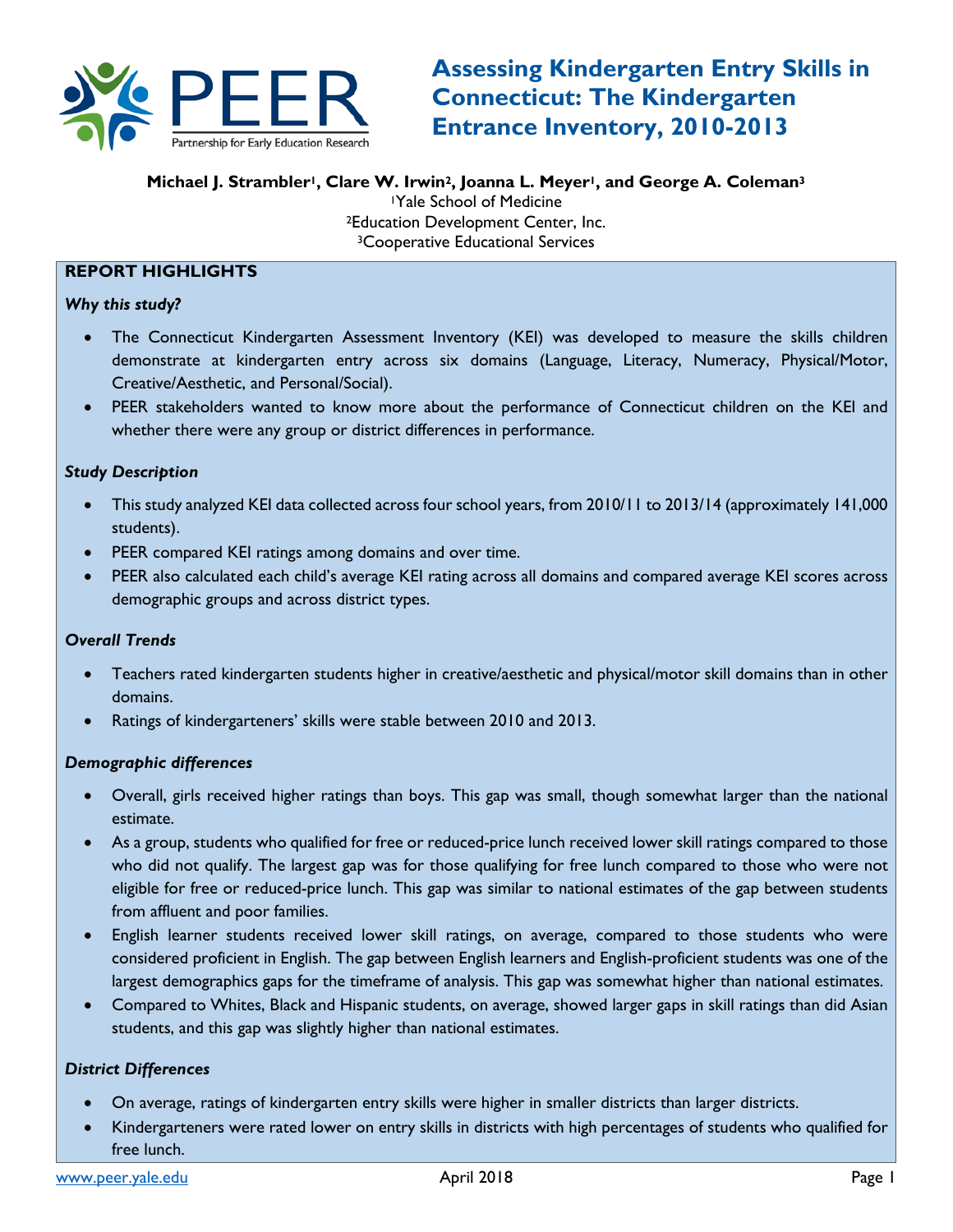• Thirteen percent of the variability in students' skill ratings was accounted for by the grouping of students in school districts.

#### *Implications*

- Future analyses should explore the extent to which gaps represent actual differences in student skills versus inconsistencies or biases in teacher ratings.
- An examination of district-level characteristics that could be associated with KEI scores may yield valuable explanatory information. For example, the percentage of a district's students who are eligible for free lunch may be associated with the district's KEI scores.

## **Background**

When the Partnership for Early Education Research (PEER) was formed in 2014, one of its main goals was to collaborate with early childhood stakeholders to develop a long-term [research agenda.](http://peer.yale.edu/Publications/PEER%20Collaborative%20Research%20Agenda_284806_284_31376.pdf) Prior to establishing this agenda, PEER framed some [initial research questions](http://peer.yale.edu/Publications/PEER%20Initial%20Research%20Questions_251675_284_31376.pdf) that would allow the Partnership to begin producing rigorous, actionable research that could inform policy and practice for children in the birth-to-eight age range. This brief focuses on one of these initial research aims, which was to understand the kindergarten readiness of children across Connecticut. PEER addressed this research aim by using data from a state-developed assessment tool, the Kindergarten Entrance Inventory (KEI).

## **Goals of the study**

Using the KEI as an indicator of kindergarten readiness, this report is focused on addressing three main questions:

- *(1) What is the overall performance of children on the KEI?;*
- *(2) Are there group differences in KEI scores?; and*
- (3) *Are there district differences in KEI scores?*

## **The Connecticut Kindergarten Entrance Inventory (KEI)**

The KEI is a state-developed tool that was designed to provide teachers and other education stakeholders with information about what skills students demonstrate at entry into kindergarten. According to the Connecticut State Department of Education (CSDE), the *"Kindergarten Entrance Inventory was designed to provide a statewide snapshot of the skills students demonstrate, based on teachers' observations, at the beginning of the kindergarten year."1* Administration of the KEI involves teachers rating each of his/her students according to three performance levels. Table 1 indicates the skill domains and performance levels rated by teachers.

Table 1. *KEI skill domains and performance levels*

| <b>KEI Skill Domains</b> |                       |                    |
|--------------------------|-----------------------|--------------------|
| I. Language              | 2. Literacy           | 3. Numeracy        |
| 4. Physical/Motor        | 5. Creative/Aesthetic | 6. Personal/Social |

#### **KEI Performance Levels**

**Level 1**: *Students at this level demonstrate emerging skills in the specified domain and require a large degree of instructional support.*

**Level 2**: *Students at this level inconsistently demonstrate the skills in the specified domain and require some instructional support.*

**Level 3**: *Students at this level consistently demonstrate the skills in the specified domain and require minimal instructional support.* 

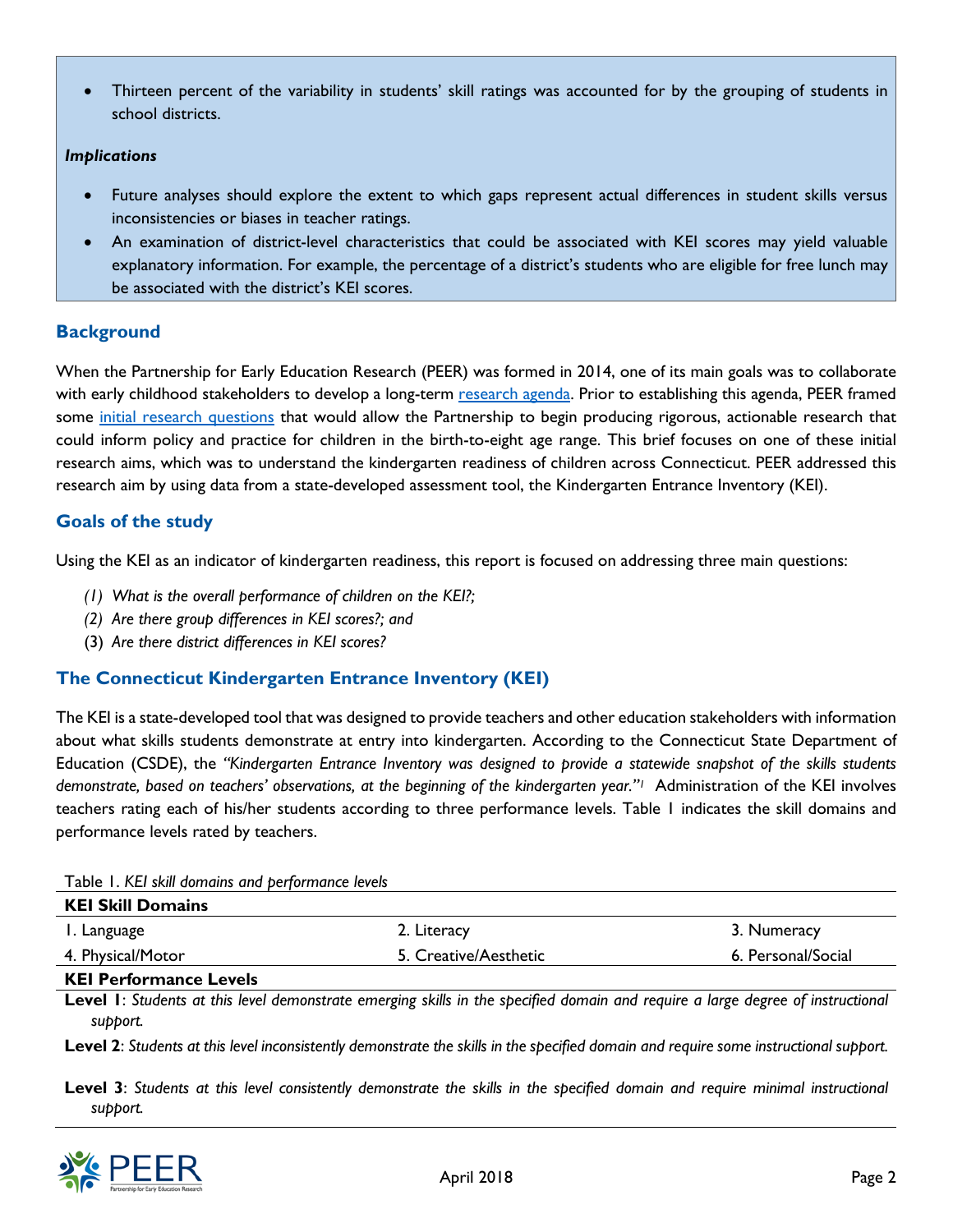The state required all public kindergarten teachers to complete the KEI each October between the school years of 2007/08 and 2013/14. Connecticut is currently in the process of preparing to launch a newly developed readiness assessment, the *Kindergarten Entrance Assessment*. The results from this brief are intended to provide a snapshot of kindergarten readiness in Connecticut, across time, using a wellestablished assessment. While direct comparisons to the future tool will not be possible, establishing a baseline understanding of the readiness of Connecticut's students and any gaps across groups of students may provide valuable information to the state as they roll out the new readiness assessment.



*Photo by Scott Griffin, C.E.S.*

#### Strengths and Limitations of the KEI

Research has found evidence of the KEI's ability to predict students' kindergarten retention<sup>2</sup> as well as their academic performance in the third grade as measured by the Connecticut Mastery Test (CMT).3 One potential limitation of the KEI relates to the consistency of the teachers' ratings of students. When using an observational measure like the KEI to compare readiness across classrooms and schools, teachers must assign ratings consistently. In other words, the teachers conducting the ratings must have a common understanding of the student skills and behaviors that the rating categories represent. One way to establish this consistency is through training raters to be consistent in how they assign ratings. In the case of the KEI, it is unclear the degree to which teachers were trained or if this training was consistent across schools or districts. Given that there is some evidence of validity and little evidence of reliability, it is important to avoid using the KEI as an accountability tool, since accountability procedures demand measures with strong evidence of multiple forms of validity and reliability. Despite its limitations, the evidence of the KEI's predictive validity, along with its broad use across the state for several years, make its results important to study.

### **Caveats**

When interpreting the findings of this report, there are two important cautions to note, which are addressed in more detail in Appendix C. First, most of the analyses in this brief treat the KEI as an interval measure rather than an ordered categorical measure. A key assumption of an interval measure is that each response category (level 1, level 2, and level 3) is equally spaced along a continuum. However, no psychometric analyses have been conducted to determine whether the measure is consistent with this assumption. Yet, our treatment of the data as interval is consistent with how CSDE and other researchers have summarized this scale in prior presentations<sup>4</sup> and peer-reviewed publications.<sup>2</sup>

Another important caveat relates to the use of national comparisons in this report. In this brief, national estimates of gap sizes are provided as a basis for approximate comparison, rather than as precise benchmarks. Although these national estimates are intended to show whether the gaps identified through these analyses are similar to the national-level gaps noted in other studies, the national estimates should be considered rough approximations rather than exact comparisons. No research has been conducted to verify whether or not the scores produced by the KEI are comparable to the scores produced by the measures used to calculate the national estimates of achievement gaps.

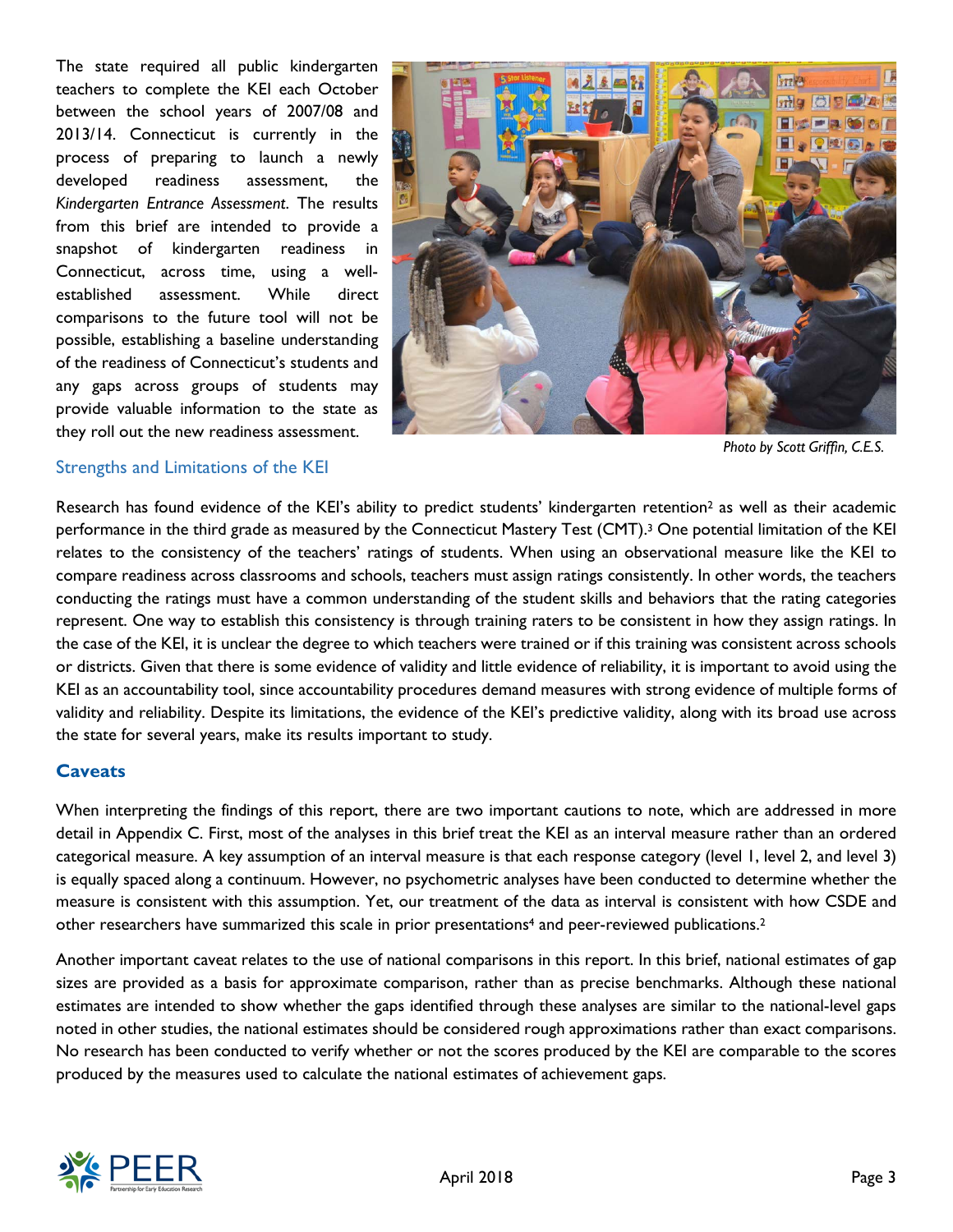## **What the study found**

### Sample for this study

Analyses included all Connecticut kindergarteners from school years 2010/11 to 2013/14 for whom the CSDE provided KEI results and State Assigned Student Identifiers (SASIDs). Students without SASIDs were excluded from analysis to avoid potential duplicates. Students repeating kindergarten were included in the sample. The number of students without SASIDs (between 0 and 1.5 percent) and the number of repeaters (between 2.8 and 3.2 percent) were small. For more details on the sample, see Appendix B.

### Overall Trends

We begin by describing overall trends in readiness over time and across different domains. Table 2 displays the percentages of students at each performance level across the four years of analysis. To further examine readiness over time, we calculated average ratings across all six KEI domains. As figure 1 shows, there is little variability across the four years of data, with means ranging from 2.21 to 2.28. For more detailed results, see Appendix D. Values between Level 2 and Level 3 indicate that on average, students required a moderate level of instructional support.

| Table 2. Distribution of KEI skill ratings in each domain |         |                |                |  |  |  |  |  |  |
|-----------------------------------------------------------|---------|----------------|----------------|--|--|--|--|--|--|
| <b>KEI Domain</b>                                         | Level I | <b>Level 2</b> | <b>Level 3</b> |  |  |  |  |  |  |
| Language                                                  | 22%     | 40%            | 38%            |  |  |  |  |  |  |
| Literacy                                                  | 23%     | 39%            | 38%            |  |  |  |  |  |  |
| Numeracy                                                  | 20%     | 41%            | 40%            |  |  |  |  |  |  |
| Physical/Motor                                            | 11%     | 40%            | 50%            |  |  |  |  |  |  |
| Creative/Aesthetic                                        | 11%     | 40%            | 50%            |  |  |  |  |  |  |
| Personal/Social                                           | 16%     | 41%            | 43%            |  |  |  |  |  |  |

To examine readiness across domains, we calculated average ratings across time within each of the six KEI domains. As figure 2 shows, there was more variability in average ratings among the six domains than in average ratings across time, with mean scores ranging from 2.15 in literacy skills to 2.39 in creative/aesthetic skills. For more detailed results, see Appendix D. Teachers gave students somewhat higher ratings in the creative/aesthetic and physical/motor domains than they did in the pre-academic domains of language, literacy, and numeracy.

For the remaining analyses, we used average skill ratings across KEI domains as an indicator of global kindergarten readiness. Prior measurement studies support the approach of combining domains by suggesting that the KEI is best represented as a measure of a single domain of kindergarten readiness. 5



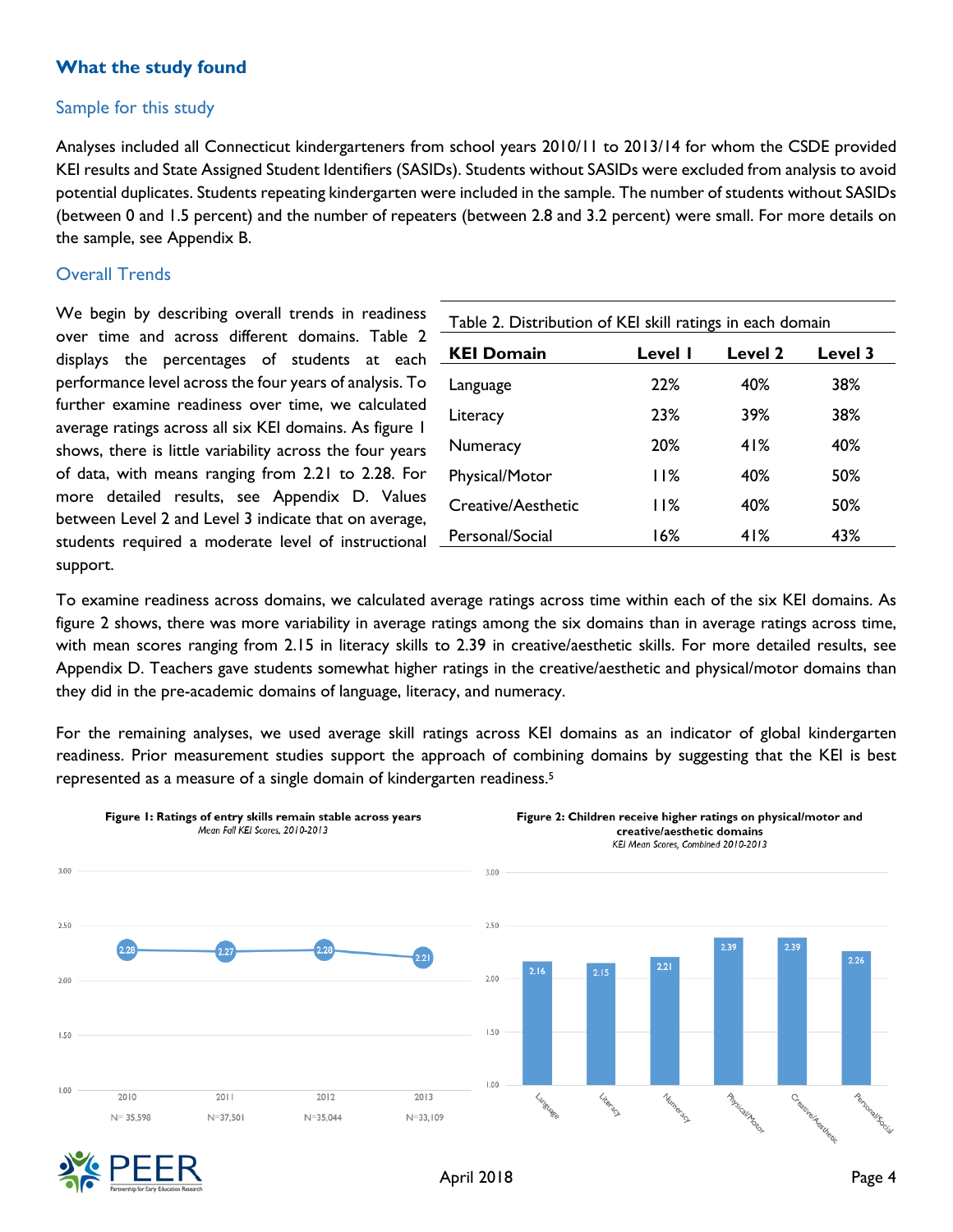#### Examining Group Differences in Readiness

Connecticut is often identified as a state with one of the largest achievement gaps in the country. <sup>6</sup> Research has shown that the achievement gap is often present when children are assessed at school entry7, but Connecticut does not administer a standardized achievement test at school entry. For this reason, we examined KEI data to learn about the size of any group differences in kindergarten entry skills. Specifically, we examined differences in KEI ratings by gender, socio-economic status, race/ethnicity, and English Learner status.

Rather than representing the size of the difference between groups as a **mean difference**, we represent the size of the difference in terms of **standard deviation units**. Characterizing gaps in standard deviation units has a number of advantages over representing them as mean differences. The main advantage to



*Photo by Scott Griffin, C.E.S.*

looking at the gap in terms of standard deviation units is that it allows the gap to be directly compared to other gaps (or other kinds of effects), even with assessments that use different measures.

Such comparisons allow for a meaningful interpretation of the group differences. For example, it allows us to compare gaps in Connecticut KEI scores to gaps in scores from other states' kindergarten readiness assessments, assuming the assessments measure similar concepts. To provide this kind of context, we offer rough reference points on national group differences based on estimates obtained from other research on kindergarten readiness (see Appendix C for more information). These are not meant to be precise benchmarks, but rather approximate points for comparison.

Gender Gaps. The first graph below shows mean scores for boys and girls over the timeframe of the four years of this report. On average, girls received higher KEI ratings than did boys (see figure 3). When we frame these differences as effect sizes, small gaps are apparent, with standard deviation differences ranging from 0.18 to 0.25 (see figure 4). The largest gap of 0.25 indicates that the distribution of boys' and girls' KEI scores overlaps by about 90%. These small gaps are also in line with national estimates of differences between boys' and girls' kindergarten readiness. According to a report using a national dataset, girls score about 0.12 standard deviations higher than boys in reading (the difference in favor of girls for math is reported as "negligible"). <sup>8</sup> Detailed results from these analyses are available in Appendix D.



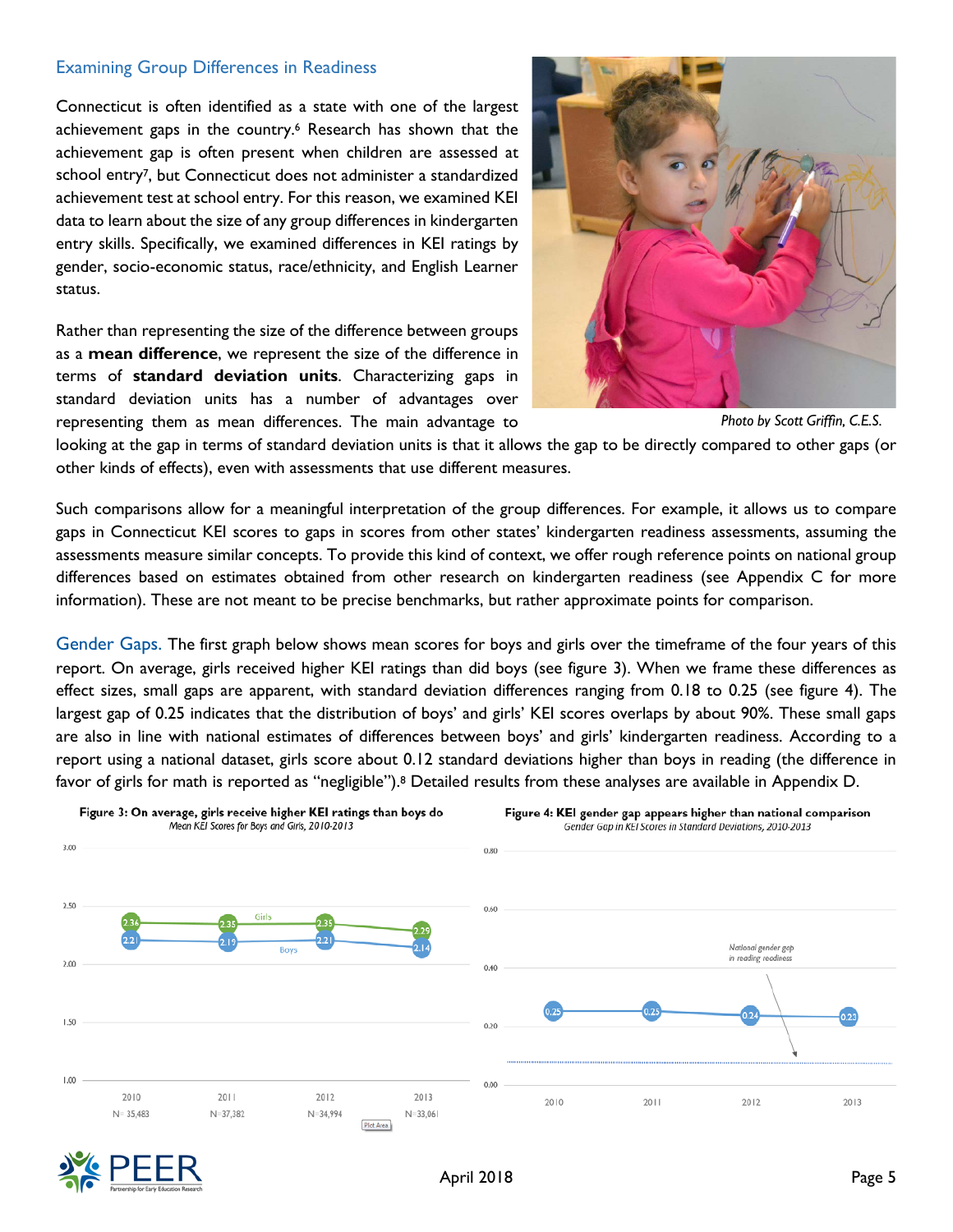Socio-Economic Gaps. To compare students from different income backgrounds, we used a measure of whether a student was eligible for free lunch, reduced price lunch, or was ineligible for either. Districts use family income to determine eligibility for free or reduced-price lunch. This indicator is a commonly used measure of socio-economic status of students' families when more precise measures, such as family income, are unavailable.

Our analyses show that teachers gave higher ratings to students who did not qualify for free or reduced-price lunch, compared to those who qualified for reduced price or free lunch (figure 5). Additionally, they gave higher ratings to students who qualified for reduced price lunch, compared to those who qualified for free lunch. As shown in figure 6, the gap between free lunch students and ineligible students was largest and ranged from 0.54 to 0.64 standard deviations, whereas the gap between ineligible and reduced-price lunch students ranged from 0.38 to 0.44 standard deviations.



For a rough point of reference for interpreting these gaps, we used a study from Reardon and Portilla,<sup>9</sup> which combined three national datasets to assess socio-economic status and racial/ethnic readiness gaps. In that study, the national difference in scores on kindergarten readiness measures between students from poor and affluent backgrounds was 0.75 standard deviations, which is similar to the free-ineligible gap reported in this brief, but substantially larger than the reduced-ineligible gap. Again, detailed results from these analyses are available in Appendix D.

English Learner Gap. In this study, English learners were identified using an indicator for whether a student has been determined through a school assessment to have limited English proficiency. English learners received lower KEI ratings



*Photo by Scott Griffin, C.E.S.*

than their English-proficient counterparts (see figure 7), with sizeable gaps between the two groups (see figure 8). Specifically, the gap size ranges from 0.59 to 0.65 standard deviations. These gaps are somewhat larger than the national estimate of 0.50 standard deviation units for math and reading readiness estimates that compare students from English speaking home to those from non-English speaking homes. 8 Again, detailed results from these analyses are available in Appendix D.

Racial/Ethnic Gaps. We used family-reported race/ethnicity to report on overall readiness for these groups, and calculated the size of gaps for Hispanic, Black, and Asian students, compared to White students. The graph in figure 9 shows the average KEI scores across all four years for each racial/ethnic

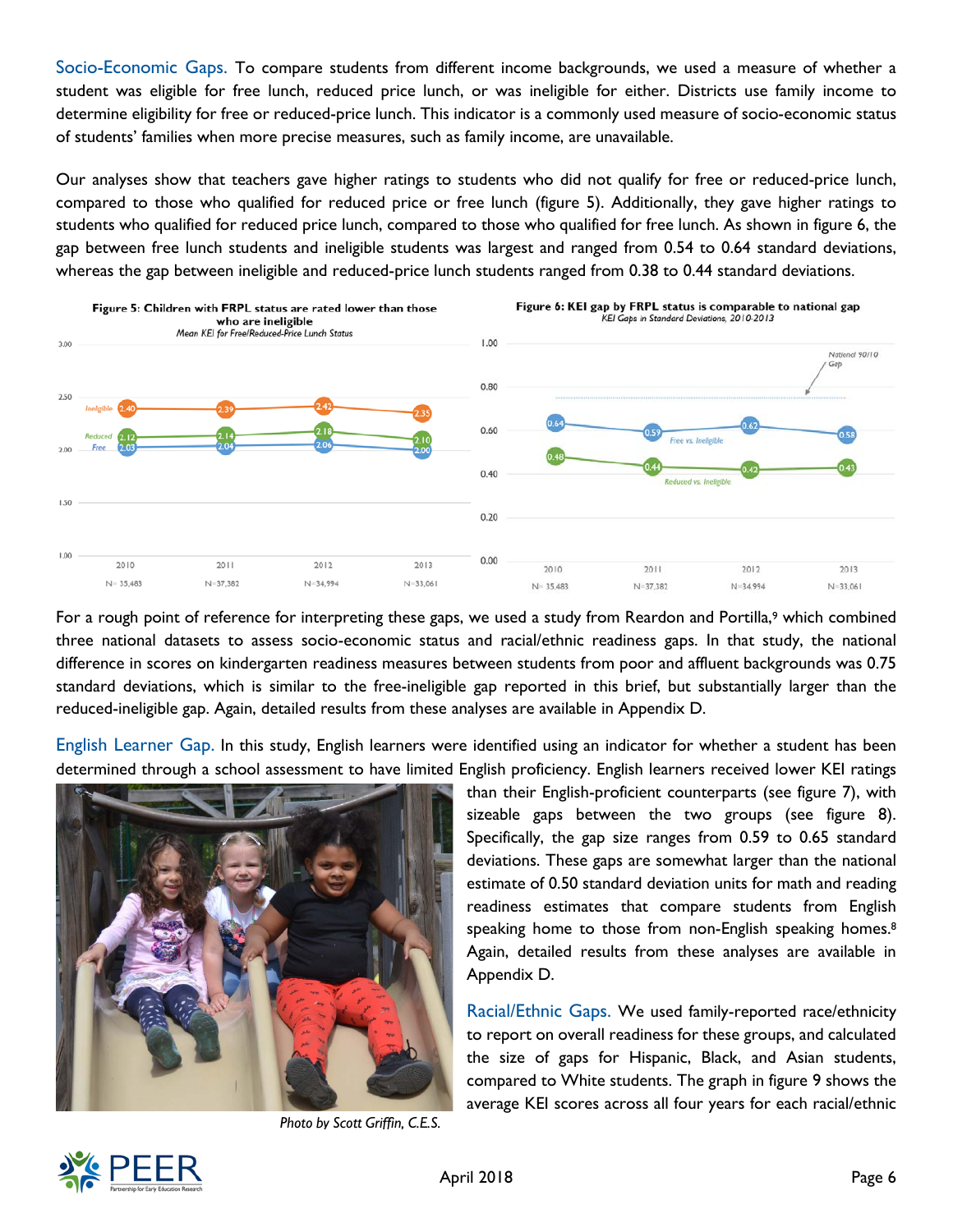

group. As shown in figure 9, Hispanic students received the lowest KEI scores with a mean of 2.04 (standard deviation = 0.62), and Whites received the highest scores with a mean of 2.38 (standard deviation = 0.57). The size of the Hispanic-White, Black-White, and Asian-White gaps are presented in figure 10 in standard deviation units. This figure shows that the gap was largest for Hispanic and Black students, with the Hispanic-White gap remaining stable over time and the Black-White gap slightly decreasing over time. The Asian-White gap was small in overall size and differed substantially from the gaps involving the other groups.

To compare the size of the racial/ethnic gaps in KEI scores to national estimates, we used the previously noted Reardon and Portilla study, which examines three national datasets.<sup>9</sup> The readiness gap from that study, averaged across domains, is 0.36 for the Hispanic-White gap and 0.35 for the Black-White gap. When using these comparisons, the data shows that the Connecticut racial/ethnic gaps were moderately larger than the national gaps. Detailed results from these analyses are available in Appendix D.





**National Black** 

**White Gap Estimate** 

 $2012$ 

 $N = 34.994$ 

 $2011$ 

 $N = 37.382$ 

## District Characteristics and Readiness

To examine how district factors were associated with readiness scores, we first explored how KEI scores vary by the size of districts' kindergarten population. The first graph (figure 11) shows that teachers in the largest districts (quartile 4) rated students lower on the KEI than did teachers in smaller districts. The readiness gap between districts in the smallest and largest quartile was 0.41. See Appendix D for detailed results.



n 13

 $2013$ 

 $N = 33.061$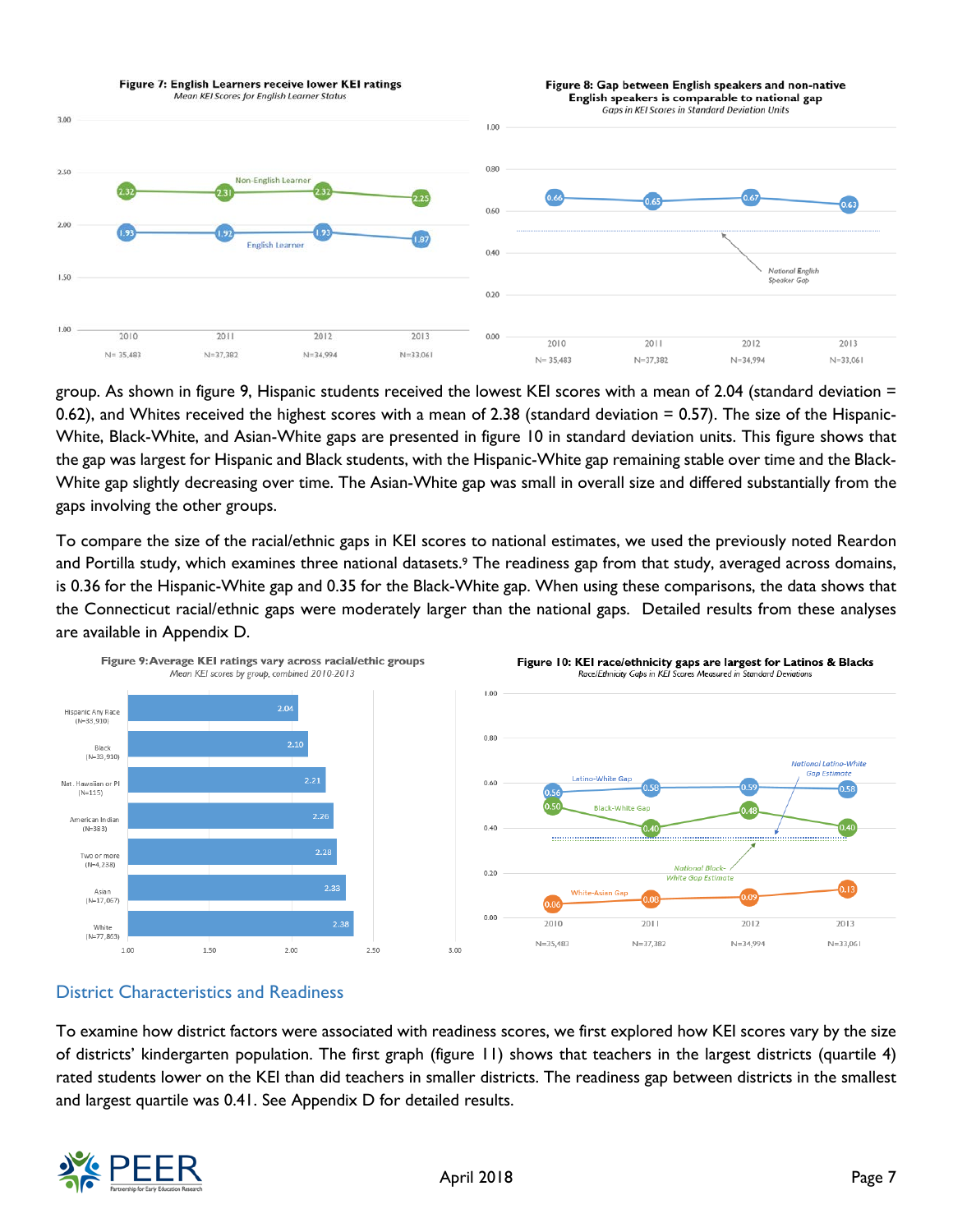We also explored how KEI scores varied by the percentage of the kindergarten population that was eligible for free lunch. In districts with the highest percentage of kindergarten students who were eligible for free lunch (quartile 4), KEI ratings were lowest. The readiness gap between districts in the wealthiest and poorest quartile was 0.51.

We also assessed how much of the variability in KEI scores existed among individual students versus among groups of students defined by school district of attendance. To make this assessment, we used a multilevel modeling technique to produce a statistic called the **intraclass correlation coefficient (ICC)10**. This value was .13, indicating that 13 percent of the variability in students' KEI scores can be accounted for by the grouping of students within districts. It is also important to note that other forms of grouping not assessed in this report, such as the grouping of students in classrooms, schools, and neighborhoods, likely contribute to variability in KEI scores as well. Given the meaningful variation in KEI scores across districts (see note in Appendix  $C$ )<sup>a</sup>, it may [b](#page-7-1)e worth exploring district-level characteristics<sup>b</sup> that could explain this variability. For example, it may be valuable to consider the accessibility, type, and quality of early childhood education available to ea[c](#page-7-2)h district's children before kindergarten<sup>c</sup>.



## **Conclusion**

 $\ddot{ }$ 

This brief explored overall trends in students' kindergarten entry skills as measured by the state-developed KEI, which involves teachers' ratings of students' skills at the start of kindergarten. Regarding general trends, teachers rated students

<span id="page-7-2"></span><sup>c</sup> Other possible sources of homogeneity that contribute to an ICC include the subjectivity of teacher ratings, the rating system itself, the items on the instrument, as well as shared characteristics of students grouped together within the same district.



<span id="page-7-0"></span><sup>&</sup>lt;sup>a</sup> There is some debate about the threshold at which an ICC value is considered meaningful. PEER believes that an ICC value of 0.13 is meaningful, although it may be smaller than similar values calculated in past research.

<span id="page-7-1"></span><sup>&</sup>lt;sup>b</sup> As stated above, the term "district-level predictors" includes factors that are within and outside of the districts' control, including factors that influence child performance prior to school entry. We refer to "district-level" predictors rather than "municipality-level" or "feeder town-level" predictors because the ICCs were calculated at the school district level (using a district identifier).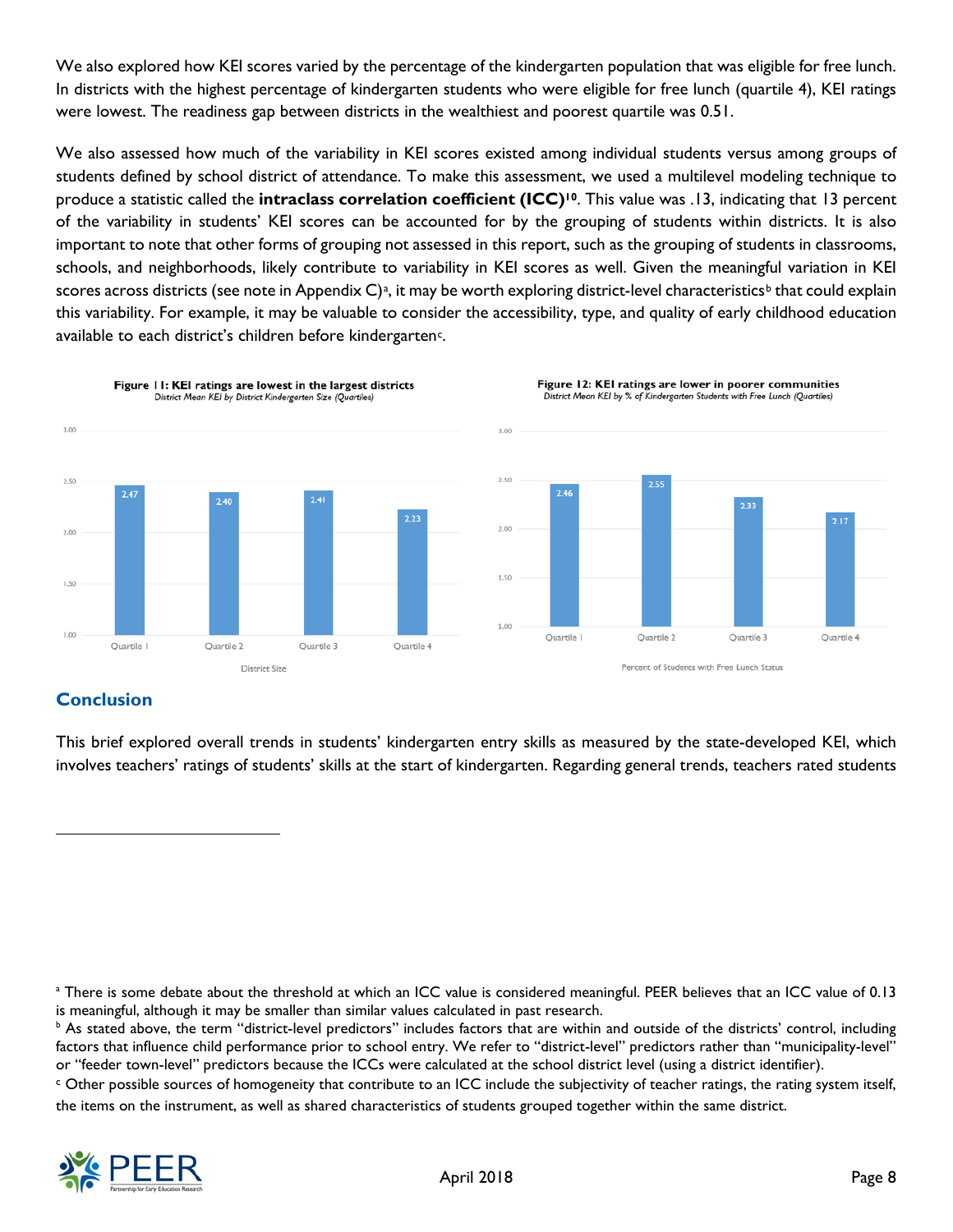higher in creative/aesthetic and physical/motor skill domains than preacademic domains, and overall skill levels were relatively stable over time.

This brief also explored differences in mean KEI scores among student demographic groups. Gender gaps were small and slightly above a national estimate. Gaps involving free and reduced lunch status were large, with the gap between students eligible for free lunch and students ineligible for free or reduced-price lunch being similar to a national estimate of poor versus affluent families. The gaps between English learner and English-proficient students was one of the largest demographic gaps in this study and was somewhat higher than a national estimate. For racial/ethnic differences, Blacks and Hispanics showed the largest gap in KEI ratings when compared to Whites, and this gap was slightly higher than national estimates.

Finally, the brief explored the association between district size and district socio-economic status with KEI scores. After separating districts into quartiles based on size and percent of students eligible for free and reduced-price lunch, teachers in small districts and districts with fewer students eligible for free and reduced-price lunch gave their students higher ratings than teachers did in large school districts and districts with more students eligible for free and reduced-price lunch. Given that 13 percent of the variance in entrance skills is accounted for by grouping at the district level, studying how district-level factors contribute to students' skills at kindergarten entry could be a fruitful next step.

An important consideration for the future examination of gaps in Connecticut entry skills is the extent to which gaps in teachers' ratings represented actual differences in students' abilities. It is possible that the ability to measure gaps with precision was hampered by inconsistencies across teachers' ratings of student behavior and/or biased perceptions about certain student groups. If training of raters is provided in the future for the current or new kindergarten entry assessment, this would be the ideal context in which to study these questions.

## **Terminology**

**Reliability** describes the accuracy of a measurement, in terms of its consistency or repeatability.

**Validity** describes the degree to which inferences based on scores are appropriate.

**Predictive validity** describes how strongly a measurement is related to expected outcomes.

**Inter-rater reliability** describes the degree to which different raters or observers agree on their measurements of the same phenomena.

**Mean difference** describes the difference between the mean (average) values for two or more groups.

**Standard deviation (SD)** describes the variability of a measure by expressing how much scores vary from the mean. One SD on either side of the mean encompasses 68% of scores in a normal distribution. Two SDs represents 95% of scores.

**Effect size in SD units** describes a standardized way of indicating how much groups differ on a measure by expressing this difference as a percentage of a standard deviation. This is accomplished through taking the mean difference between two groups and dividing it by the pooled standard deviation of the two groups. An effect size of .10 means that the two groups differ by .10 standard deviations. For more background, see Lakens (2013).

**Intraclass correlation coefficient (ICC),** in the context of this report, describes how much variability in KEI scores is accounted for by the grouping of students in districts. This is expressed as a proportion of the variability at the districtlevel divided by the variability at the district level plus the variability at the individual level. For more background, see Peugh (2011) and McCoach & Adelson (2010).

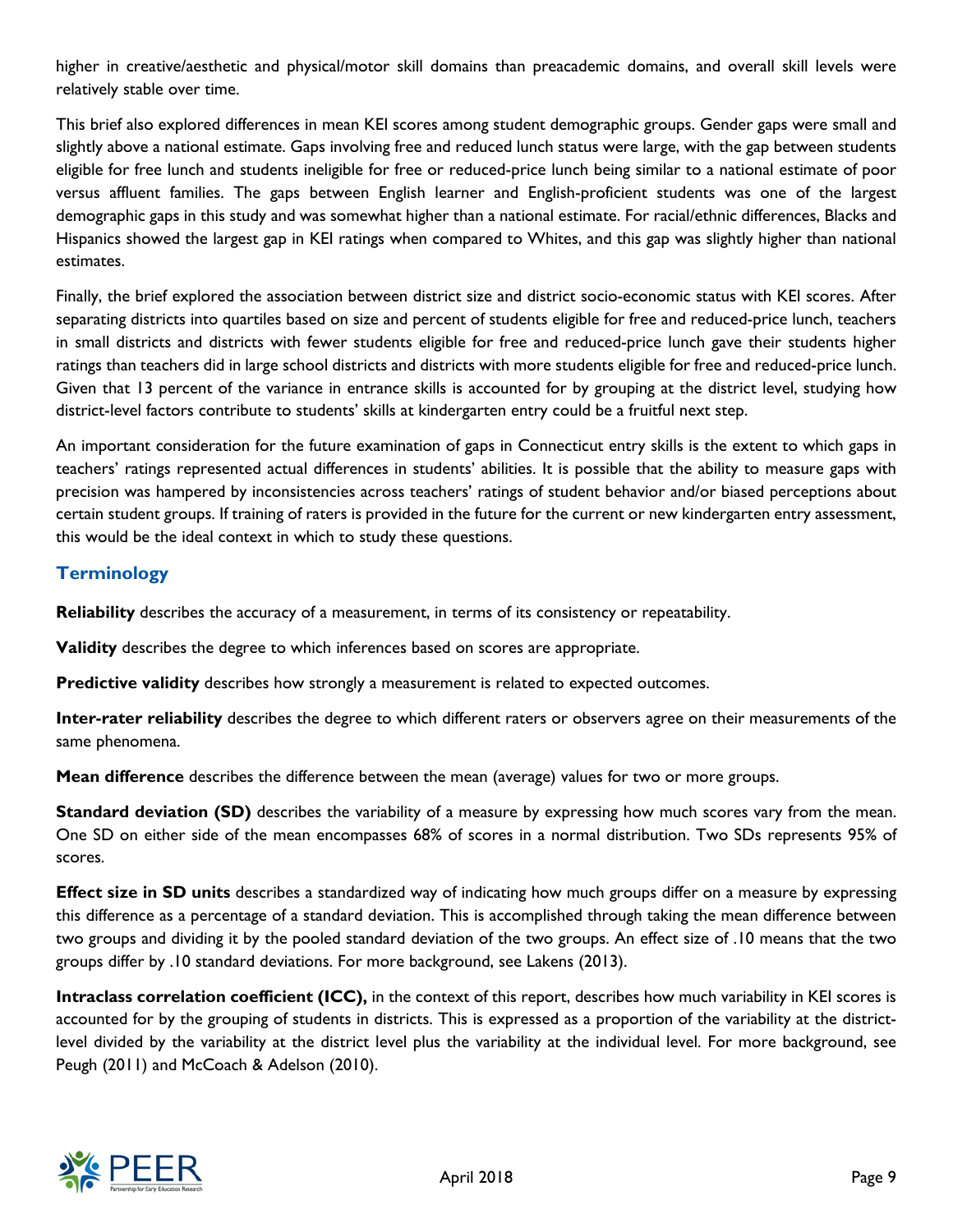## **Acknowledgements**

This work was supported by grant R305H140142 from the U.S. Department of Education's Institute of Education Sciences (IES) under the Researcher-Practitioner Partnerships in Education Research program. The content of this brief is solely the responsibility of the authors and does not necessarily represent the official views of the Institute of Education Sciences (IES), the U.S. Department of Education, the Connecticut State Department of Education (CSDE), or the Connecticut Office of Early Childhood (OEC).

PEER would like to thank the CSDE representatives who made this study possible, including Ajit Golpalakrishnan, Alison Zhou, Kendra Shakir, Gilbert Andrada, and Charlene Russell-Tucker. PEER would also like to thank the OEC representatives who provided input on this study, including Linda Goodman, Harriet Feldlaufer, and Michelle Levy. Finally, PEER would like to thank Isiah Cruz, Student Research Assistant, Yale University, for his assistance in preparing this brief for publication and Scott Griffin, Public Relations and Marketing Specialist, Cooperative Educational Services, for the images in this brief.

This report is in the public domain. Permission to reproduce is not necessary. The report is available at: [http://PEER.yale.edu/publications](http://peer.yale.edu/publications) and should be cited as:

Strambler, M. J., Irwin, C. W., Meyer, J. L. & Coleman, G. A. *Assessing Kindergarten Entry Skills in Connecticut: The Kindergarten Entrance Inventory, 2010-2013.* New Haven, CT: Partnership for Early Education Research (PEER). April 2018.

#### References

- 1. CT State Department of Education. *Fall Kindergarten Entrance Inventory*. 2017 June 1, 2016]; Available from: [http://www.csde.state.ct.us/public/csde/cedar/assessment/kindergarten/fall.htm.](http://www.csde.state.ct.us/public/csde/cedar/assessment/kindergarten/fall.htm)
- 2. Goldstein, J., M. Eastwood, and P. Behuniak, *Can teacher ratings of students' skills at kindergarten entry predict kindergarten retention?* The Journal of Educational Research, 2014. **107**(3): p. 217-229.
- 3. Goldstein, J. and D.B. McCoach, *The predictive validity of kindergarten readiness judgments: Lessons from one state.* Journal of educational research, 2017. **110**(1): p. 50-60.
- 4. Addesso, K. and J. Goldstein. *Connecticut's Fall Kindergarten Inventory: Policy and Technical Issues*. 2010 March 2017]; Available from: [http://assessment.education.uconn.edu/assessment/assets/Conferences/2010-](http://assessment.education.uconn.edu/assessment/assets/Conferences/2010-CAF/CAF%20Kindergarten%20Inventory_Addesso%20Goldein.pdf) [CAF/CAF%20Kindergarten%20Inventory\\_Addesso%20Goldein.pdf.](http://assessment.education.uconn.edu/assessment/assets/Conferences/2010-CAF/CAF%20Kindergarten%20Inventory_Addesso%20Goldein.pdf)
- 5. Goldstein, J. and D.B. McCoach, *The Starting Line: Developing a Structure for Teacher Ratings of Students' Skills at Kindergarten Entry.* Early Childhood Research & Practice, 2011. **13**(2): p. n2.
- 6. Connecticut Commission on Education Achievement. *Every child should have chance to be exceptional. Without exception: A plan to help close Connecticut's achievement gap*. 2010; Available from: [http://ctedreform.org/wp](http://ctedreform.org/wp-content/uploads/2012/11/CCER_2012Report.pdf)[content/uploads/2012/11/CCER\\_2012Report.pdf.](http://ctedreform.org/wp-content/uploads/2012/11/CCER_2012Report.pdf)
- 7. Burchinal, M., et al., *Examining the Black–White achievement gap among low*‐*income children using the NICHD study of early child care and youth development.* Child development, 2011. **82**(5): p. 1404-1420.
- 8. Nores, M. and W.S. Barnett, *Access to high quality early care and education: Readiness and opportunity gaps in america (ceelo policy report)*. 2014, Center on Enhancing Early Learning Outcomes: New Brunswick, NJ.
- 9. Reardon, S.F. and X.A. Portilla, *Recent trends in income, racial, and ethnic school readiness gaps at kindergarten entry.* AERA Open, 2016. **2**(3): p. 2332858416657343.
- 10. Peugh, J.L., *A practical guide to multilevel modeling.* Journal of school psychology, 2010. **48**(1): p. 85-112.
- 11. Lakens, D., *Calculating and reporting effect sizes to facilitate cumulative science: a practical primer for t-tests and ANOVAs.* Frontiers in psychology, 2013. **4**.
- 12. Hedges, L.V. and E.C. Hedberg, *Intraclass correlation values for planning group-randomized trials in education.* Educational Evaluation and Policy Analysis, 2007. **29**(1): p. 60-87.

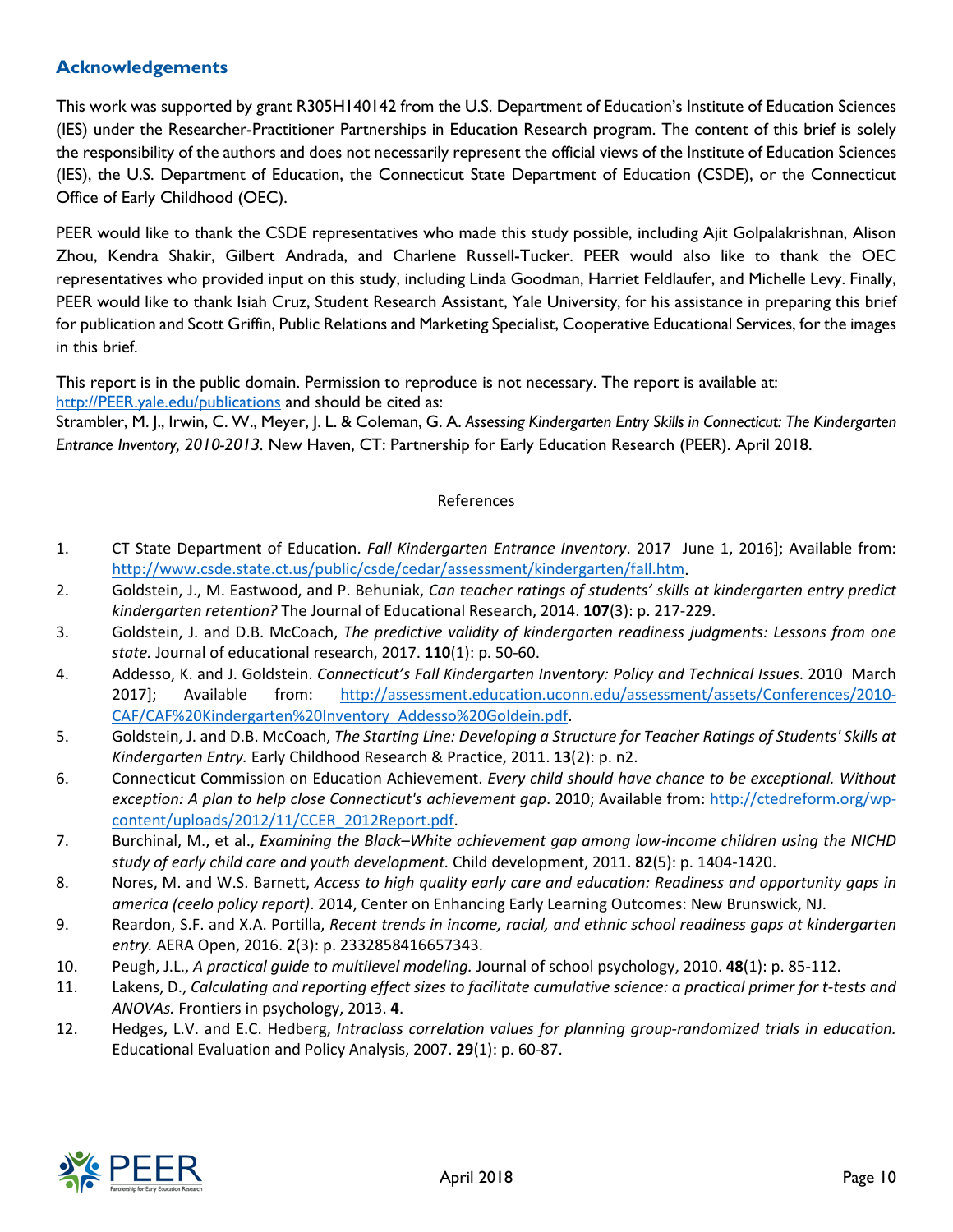## **Appendix A: Fall Kindergarten Entrance Inventory**

The following Performance Level (PL) Literals describe the characteristics of a typical student at each performance level. These will be used to rate each student on each of the six domains.

*Performance Level 1: Students at this level demonstrate emerging skills in the specified domain and require a large degree of instructional support.*

*Performance Level 2: Students at this level inconsistently demonstrate the skills in the specified domain and require some instructional support.*

Performance Level 3: Students at this level consistently demonstrate the skills in the specified domain and require minimal *instructional support.*

**Directions**: The indicators listed below each domain are examples of the skills a student should be able to demonstrate at the beginning of the kindergarten year; however, these are not the only skills to be considered. Rate each student in your class on each of the six domains. Use the Performance Levels (PL) above and all available and pertinent information when rating a student.

| <b>Language Skills</b>                                                                                                                                                                                                                                                                                                                                                                    | <b>PL Rating</b> |
|-------------------------------------------------------------------------------------------------------------------------------------------------------------------------------------------------------------------------------------------------------------------------------------------------------------------------------------------------------------------------------------------|------------------|
| At what level does the student:                                                                                                                                                                                                                                                                                                                                                           |                  |
| Participate in conversations<br>٠<br>Retell information from a story read to him/her<br>٠<br>Follow simple two-step verbal directions<br>$\bullet$<br>Speak using sentences of at least 5 words<br>$\bullet$<br>Communicate feelings and needs<br>Listen attentively to a speaker<br>$\bullet$                                                                                            |                  |
| <b>Literacy Skills</b>                                                                                                                                                                                                                                                                                                                                                                    | <b>PL Rating</b> |
| At what level does the student:                                                                                                                                                                                                                                                                                                                                                           |                  |
| Hold a book and turn pages from the front to the back<br>$\bullet$<br>Understand that print conveys meaning<br>$\bullet$<br>Explore books independently<br>٠<br>Recognize printed letters, especially in their name and familiar printed words<br>$\bullet$<br>Match/connect letters and sounds<br>$\bullet$<br>Identify some initial sounds<br>$\bullet$<br>Demonstrate emergent writing |                  |
| <b>Numeracy Skills</b>                                                                                                                                                                                                                                                                                                                                                                    | <b>PL Rating</b> |
| At what level does the student:                                                                                                                                                                                                                                                                                                                                                           |                  |
| Count to 10<br>Demonstrate one-to-one correspondence while counting (e.g., touches objects as he/she counts)<br>$\bullet$<br>Measure objects using a variety of everyday items<br>٠<br>Identify simple shapes such as circles, squares, rectangles, and triangles<br>$\bullet$                                                                                                            |                  |

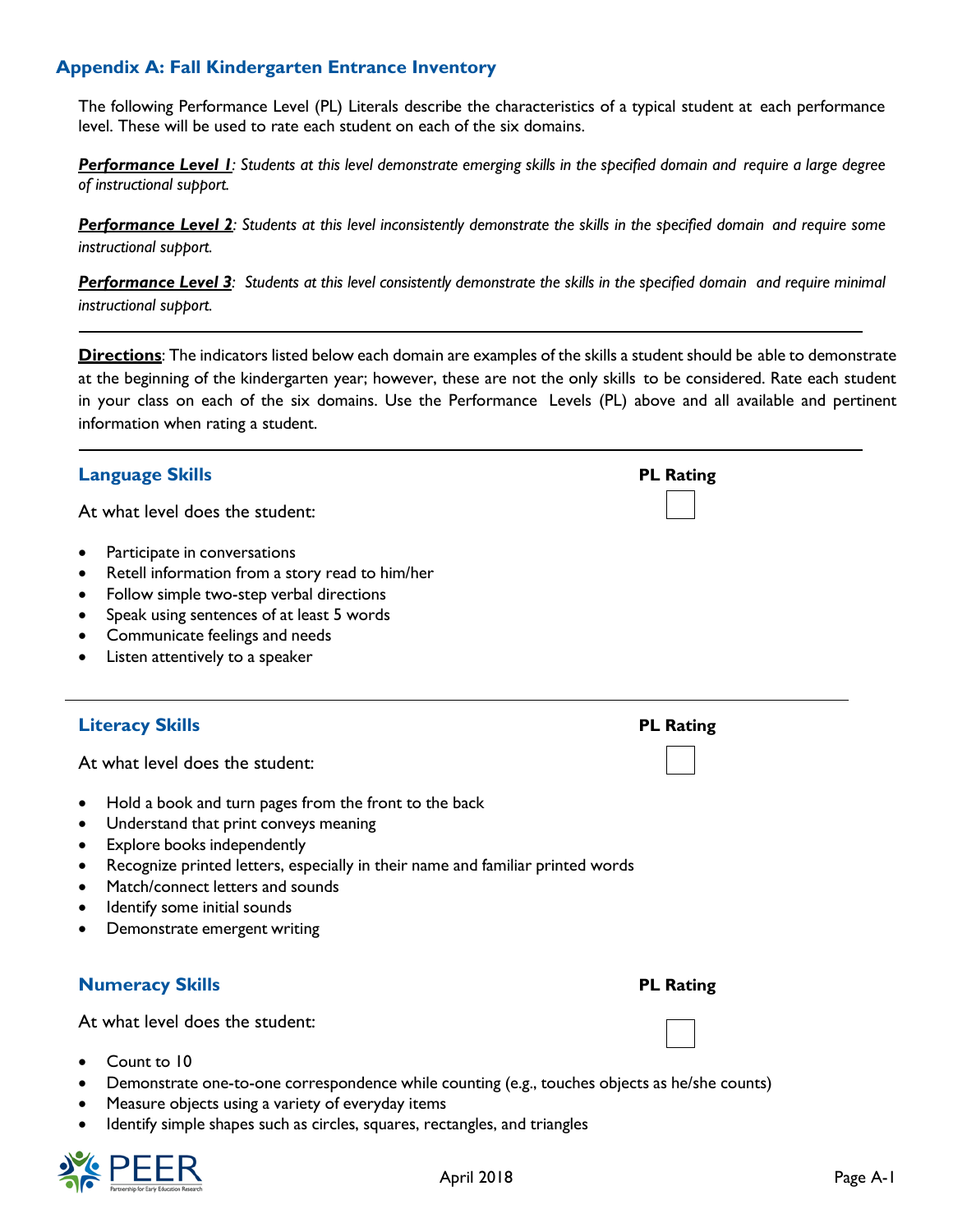- Identify patterns
- Sort and group objects by size, shape, function (use), or other attributes
- Understand sequence of events (e.g., before, after, yesterday, today, or tomorrow)



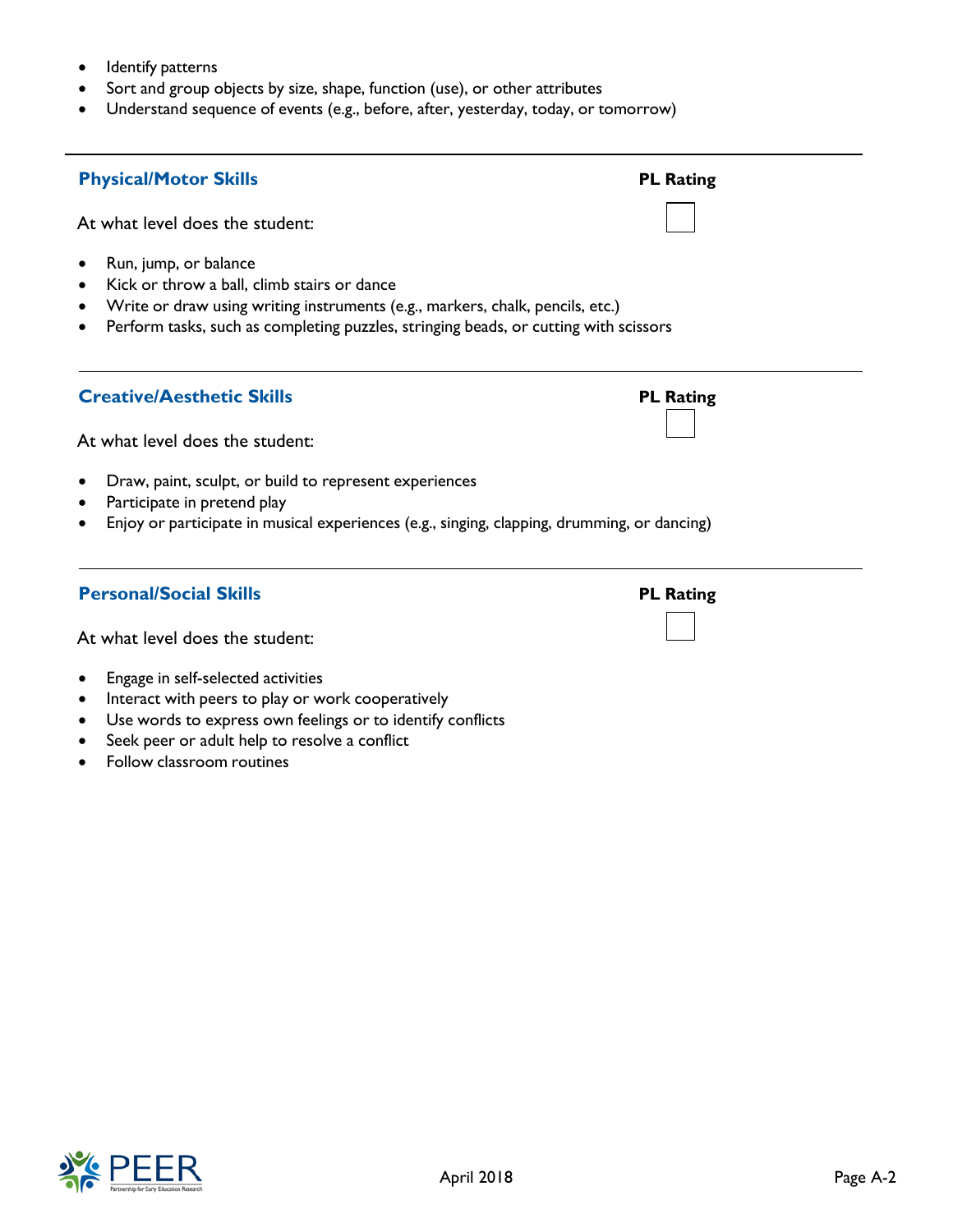## **Appendix B: Analysis Sample for Connecticut Kindergarteners 2010-2013**

Following the development and approval of a data sharing agreement between Yale University and the Connecticut State Department of Education (CSDE), the PEER team acquired four years of data from CSDE. These data came from two data management systems, one that contains KEI scores and one that contains student and school characteristics. We merged these datasets across the four years to produce the dataset used for the analyses in this report.

State-assigned student identifiers. We focused our analyses on students who had state-assigned student identifiers (SASIDs) to avoid potential duplicates and to allow us to assess kindergarten repeaters (see below).

Repeaters. The sample for this study includes some students who repeated kindergarten. We used each student's SASID to identify whether he or she appeared in kindergarten across two different time points. Specifically, we examined whether the student appeared in school years 2010/11 and 2011/12, 2011/12 and 2012/13, or 2012/13 and 2013/14. For the sake of methodological consistency, we included repeating kindergartners in the sample because we could not remove them for the first year of data (to do so would require having data from the prior year, or limiting the analysis to three years, instead of four years). See Table B.1 for the aforementioned values.

#### Table B.1. *Students repeating kindergarten*

| <b>Time</b> | <b>Status</b> | <b>Frequency</b> | <b>Percent</b> |
|-------------|---------------|------------------|----------------|
| 2010 & 2011 | Repeaters     | 1,137            | 3.0            |
|             | Non-repeaters | 36,364           | 97.0           |
|             | Total         | 37,501           | 100.0          |
| 2011 & 2012 | Repeaters     | 1,112            | 3.2            |
|             | Non-repeaters | 33,932           | 96.8           |
|             | Total         | 35,044           | 100.0          |
| 2012 & 2013 | Repeaters     | 1,078            | 2.8            |
|             | Non-repeaters | 32,031           | 97.2           |
|             | Total         | 33,109           | 100.0          |

Table B.2. *Students with missing State Assigned Student Identifiers (SASID)*

|      |              |                |     | Cases          |       |                |  |
|------|--------------|----------------|-----|----------------|-------|----------------|--|
| Year | <b>Valid</b> |                |     | <b>Missing</b> |       | Total          |  |
|      | N            | <b>Percent</b> | N   | <b>Percent</b> | N     | <b>Percent</b> |  |
| 2010 | 39099        | 98.5%          | 583 | 1.5%           | 39682 | 100.0%         |  |
| 2011 | 37501        | $100.00\%$     | 0   | 0%             | 37501 | 100.0%         |  |
| 2012 | 38422        | 98.9%          | 418 | 1.1%           | 38840 | 100.0%         |  |
| 2013 | 38255        | 98.9%          | 420 | 1.1%           | 38675 | 100.0%         |  |

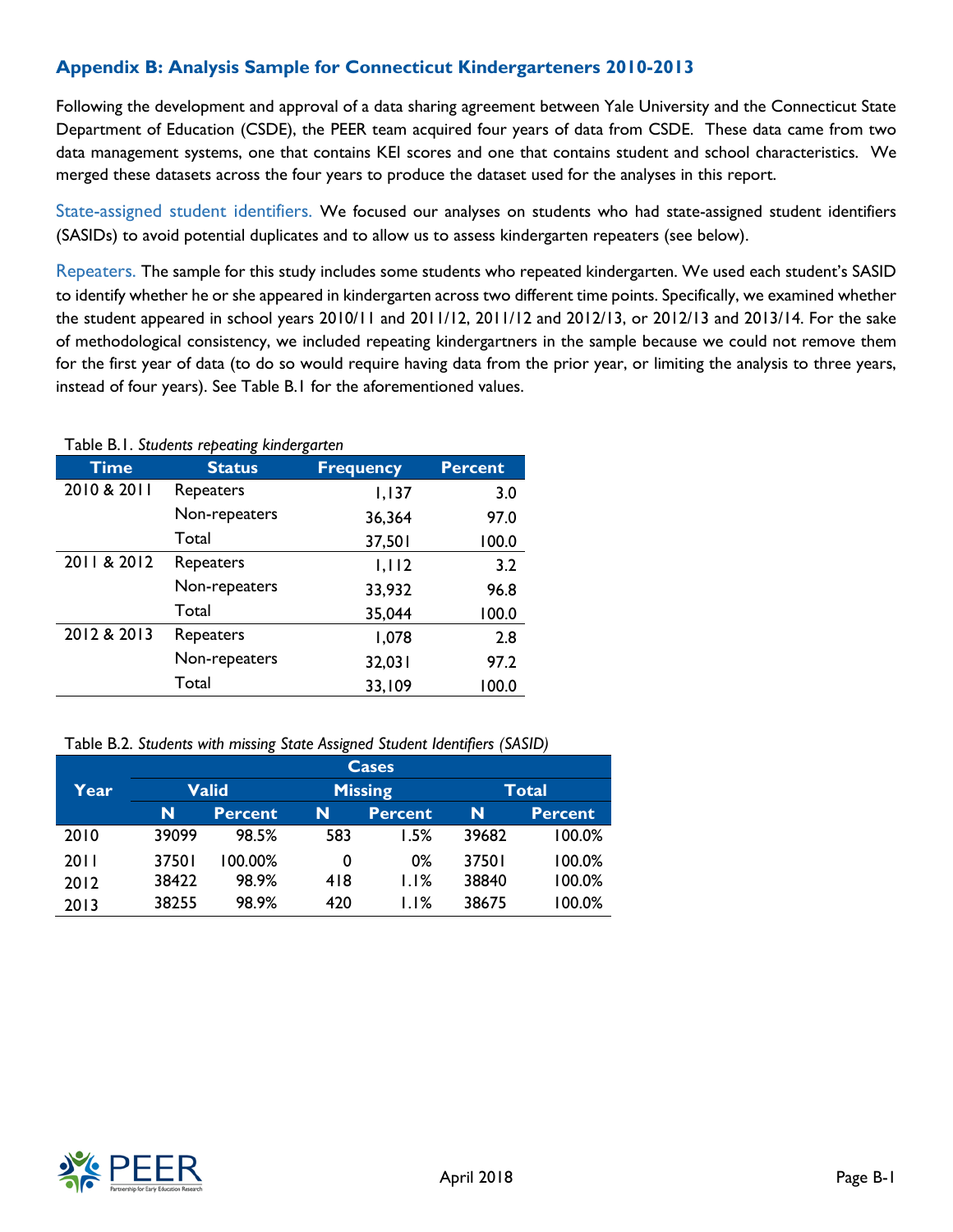## **Appendix C: Study Methodology**

#### Readiness gaps

In analyzing KEI results, the main aim was to assess the size of any differences in ratings of kindergarten entry skills among groups by gender, socio-economic status, race/ethnicity, and English learner status. We assessed the size of such differences in terms of standard deviation units, a type of measure commonly referred to as an *effect size*. Characterizing gaps in this way has a number of advantages over representing gaps as mean differences. The main advantage of looking at the gap as a standard deviation is that it allows the gap to be directly compared to other gaps (or other kinds of effects), even with assessments that use different measures. Such comparisons allow for a meaningful interpretation of the group differences. For example, it allows one to compare gaps in Connecticut KEI scores to gaps in scores from other states' kindergarten readiness assessments, assuming the assessments measure similar concepts.

This report uses the Cohen's *ds* measure (sometimes referred to as Cohen's *g*) to assess KEI gaps between groups. This measure is derived by taking the mean difference between the groups and diving it by the pooled standard deviation of the two groups. Specifically, the following equation is used:

$$
d_s = \frac{\bar{x}_1 - \bar{x}_2}{\sqrt{\frac{(n_1 - 1)SD_1^2 + (n_2 - 1)SD_2^2}{n_1 + n_2 - 2}}}
$$

In this equation,  $X_1$  and  $X_2$  represent the means (averages) of each group;  $n_1$  and  $n_2$  represent the sample sizes of each group, and SD<sub>1</sub> and SD<sub>2</sub> represent the standard deviations of each group. See Lakens (2013)<sup>11</sup> for more detail on the Cohen *ds* measure and other measures of effect sizes.

### National Estimates

To provide context to which gaps in Connecticut's KEI scores can be compared, this report offers rough reference points on national group differences based on estimates obtained from other research on kindergarten readiness. As we noted in the report but cannot stress enough, these values are not meant to be precise benchmarks, but rather reasonable points for comparison.

For racial/ethnic and socio-economic gaps, we use estimates from Reardon & Portilla (2016). Table C.1 reports the national estimates from the Reardon & Portilla study. It is important to note that the estimates reported in Reardon and Portilla range (sometimes widely) depending on the domain of assessment (for example, math vs. approaches to learning) and the assessment respondent (student vs. teacher). For this report, we averaged across these different assessments to approximate our approach of averaging across the six KEI domains. While we acknowledge the flaws in this approach due to the measurement variability in the Reardon & Portilla estimates mentioned above, we believe this comparison to provide more meaningful interpretation than other common approaches such as interpreting effects by way of general "small, medium, large" conventions that lack specific context.

For DLL and gender gaps, we use estimates from Nores & Barnett (2014), which analyzes data from the Early Childhood Longitudinal Study, Kindergarten Class of 2010-11 (ECLS-K). The authors report the gap in 2010 math and English test scores for students from non-English speaking homes compared to those from English speaking homes.

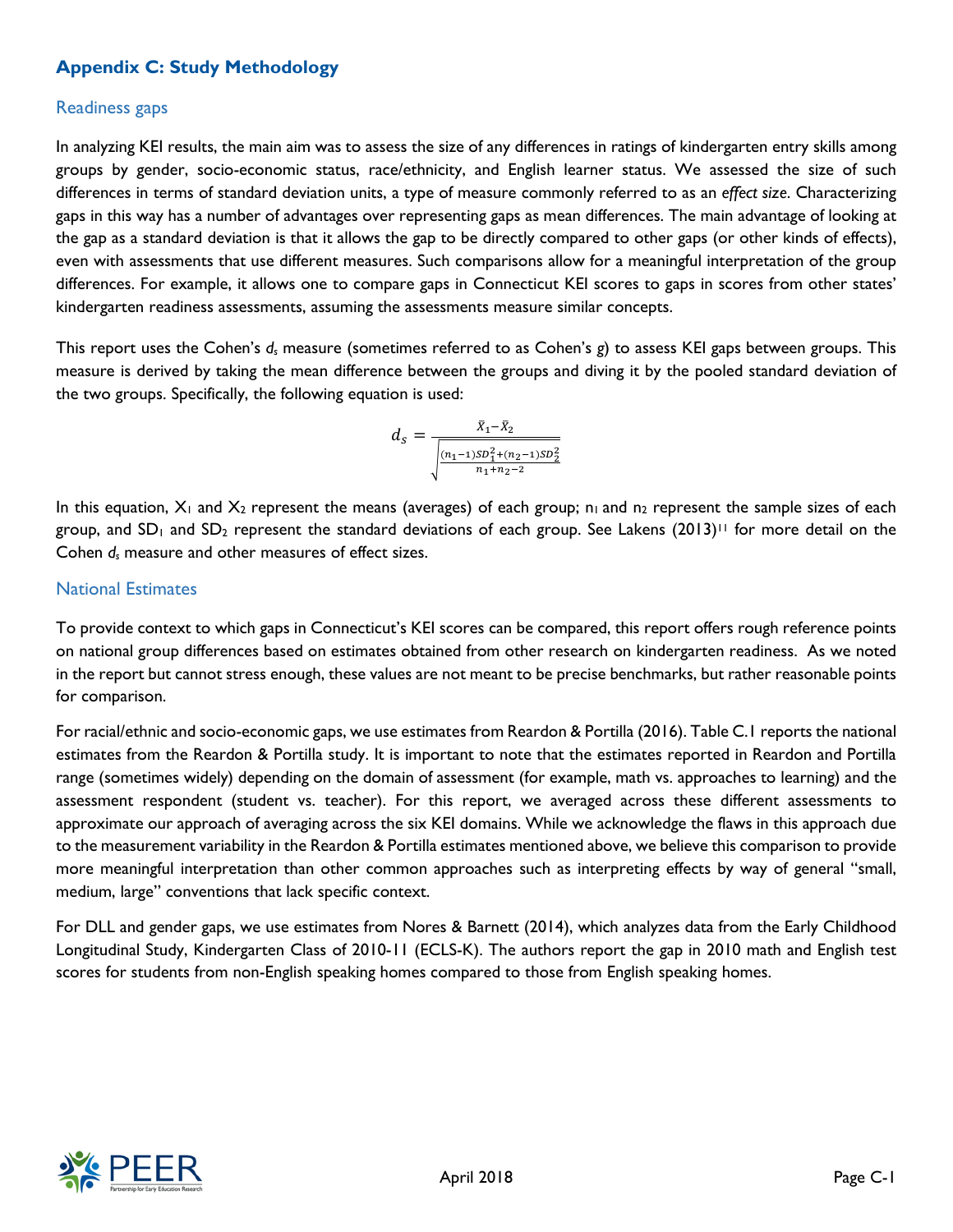| <b>Domain</b>                        | <b>Assessment</b>                                                                    | <b>Black-</b><br><b>White</b><br><b>Gap</b> | <b>White-</b><br><b>Hispanic</b><br>Gap | <u>Income</u><br>90/10<br>Gap |
|--------------------------------------|--------------------------------------------------------------------------------------|---------------------------------------------|-----------------------------------------|-------------------------------|
| Math                                 | Direct measure of students'<br>math skill                                            | 0.547                                       | 0.672                                   | I.I72                         |
| Reading                              | Direct measure of students'<br>reading skill                                         | 0.319                                       | 0.559                                   | 1.056                         |
| Self-control                         | Teacher-reported measure of<br>students' ability to control<br>behavior and emotions | 0.32                                        | 0.09                                    | 0.527                         |
| Approaches to learning               | Teacher-reported measure of<br>behaviors that promote<br>learning                    | 0.269                                       | 0.11                                    | 0.58                          |
| <b>Externalizing</b>                 | Teacher-reported measure of<br>students' acting-out behaviors                        | 0.288                                       | $-0.027$                                | 0.412                         |
| <b>PEER</b> calculated total<br>mean |                                                                                      | 0.349                                       | 0.358                                   | 0.749                         |

Table C.1. *National estimates of group differences reported in Reardon & Portilla (2016)*

## District Analyses

Since the size of districts' kindergarten classes varied across the four years of analysis, we used the largest size over this time period as an indicator of district size. On page 8, we note that the ICC of .13, which indicates how much of the variability of KEI scores is attributable to the grouping of student in districts, is meaningful. We made this judgement based on estimates from the research literature indicating an average national average ICC of .23 for reading achievement among kindergarten students.<sup>12</sup> While this national average value is larger than the value reported in this brief, we judged the ICC of .13 to be meaningful in size.

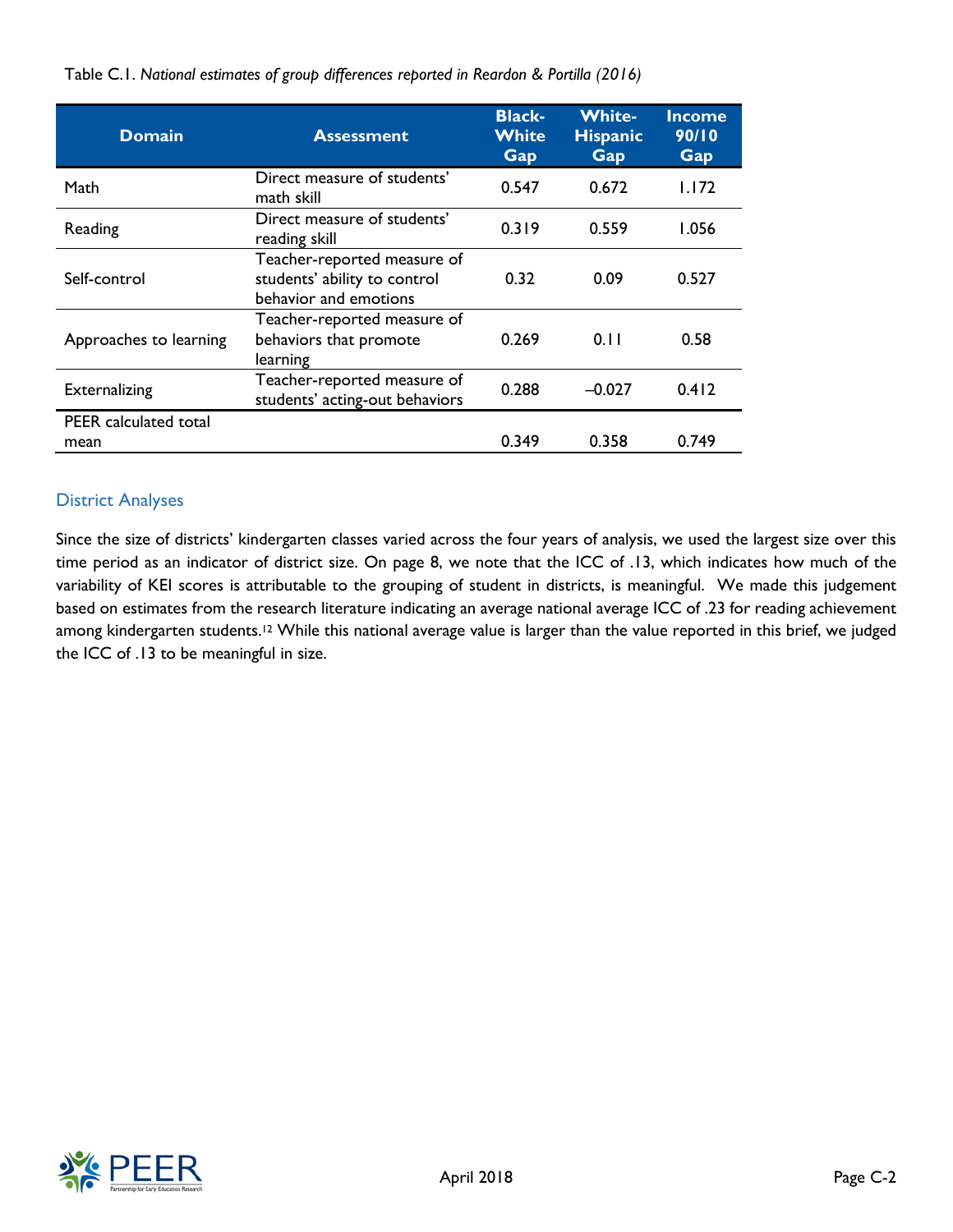## **Appendix D: Supplementary Tables**

# Descriptive statistics

## *Table D.1: Descriptive statistics for 2010-2013 KEI data*

|       | <b>Time</b>           | Language | <b>Literacy</b> | <b>Numeracy</b> | <b>Physical/</b><br><b>Motor</b> | <b>Creative/</b><br><b>Aesthetic</b> | <b>Personal/</b><br><b>Social</b> |
|-------|-----------------------|----------|-----------------|-----------------|----------------------------------|--------------------------------------|-----------------------------------|
| Fall  | Mean                  | 2.18     | 2.17            | 2.23            | 2.40                             | 2.41                                 | 2.29                              |
| 2010  | $\mathsf{N}$          | 35598    | 35598           | 35598           | 35598                            | 35598                                | 35598                             |
|       | Std.<br>Deviation     | 0.758    | 0.763           | 0.738           | 0.672                            | 0.668                                | 0.717                             |
|       | Std. Error of<br>Mean | 0.004    | 0.004           | 0.004           | 0.004                            | 0.004                                | 0.004                             |
| Fall  | Mean                  | 2.18     | 2.15            | 2.21            | 2.40                             | 2.39                                 | 2.28                              |
| 2011  | $\mathsf{N}$          | 37501    | 37501           | 37501           | 37501                            | 37501                                | 37501                             |
|       | Std.<br>Deviation     | 0.757    | 0.766           | 0.742           | 0.666                            | 0.668                                | 0.716                             |
|       | Std. Error of<br>Mean | 0.004    | 0.004           | 0.004           | 0.003                            | 0.003                                | 0.004                             |
| Fall  | Mean                  | 2.18     | 2.17            | 2.22            | 2.41                             | 2.41                                 | 2.28                              |
| 2012  | $\mathsf{N}$          | 35044    | 35044           | 35044           | 35044                            | 35044                                | 35044                             |
|       | Std.<br>Deviation     | 0.753    | 0.760           | 0.738           | 0.660                            | 0.660                                | 0.711                             |
|       | Std. Error of<br>Mean | 0.004    | 0.004           | 0.004           | 0.004                            | 0.004                                | 0.004                             |
| Fall  | Mean                  | 2.11     | 2.10            | 2.16            | 2.34                             | 2.34                                 | 2.21                              |
| 2013  | $\mathsf{N}$          | 33109    | 33109           | 33109           | 33109                            | 33108                                | 33109                             |
|       | Std.<br>Deviation     | 0.766    | 0.773           | 0.754           | 0.688                            | 0.690                                | 0.732                             |
|       | Std. Error of<br>Mean | 0.004    | 0.004           | 0.004           | 0.004                            | 0.004                                | 0.004                             |
| Total | Mean                  | 2.16     | 2.15            | 2.21            | 2.39                             | 2.39                                 | 2.26                              |
|       | ${\sf N}$             | 141252   | 141252          | 141252          | 141252                           | 141251                               | 141252                            |
|       | Std.<br>Deviation     | 0.759    | 0.766           | 0.743           | 0.672                            | 0.672                                | 0.719                             |
|       | Std. Error of<br>Mean | 0.002    | 0.002           | 0.002           | 0.002                            | 0.002                                | 0.002                             |

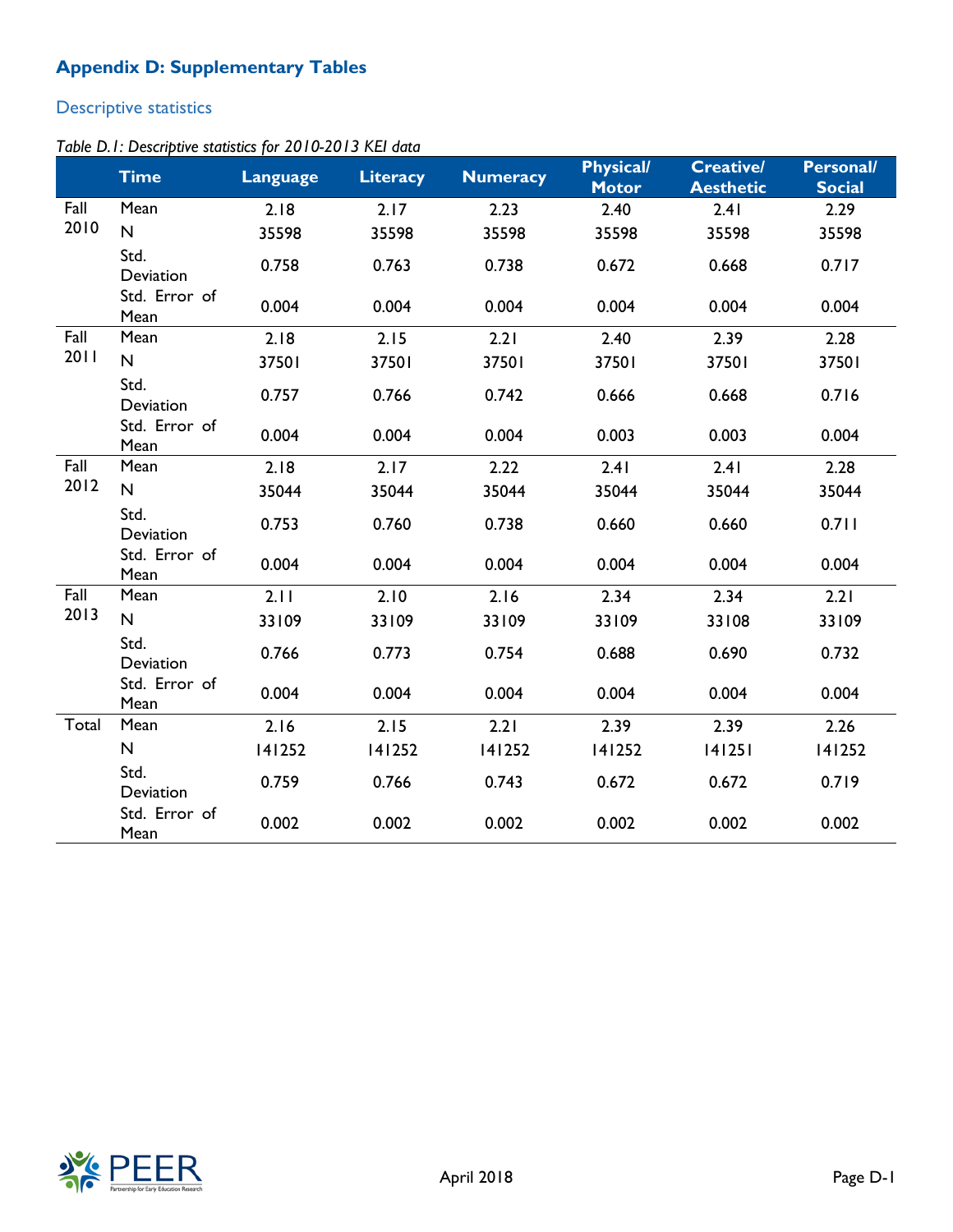## KEI performance levels over time by domain (counts and frequencies)

|          |                |               | <b>Time</b>      |                  |                  |                  |        |
|----------|----------------|---------------|------------------|------------------|------------------|------------------|--------|
|          |                |               | <b>Fall 2010</b> | <b>Fall 2011</b> | <b>Fall 2012</b> | <b>Fall 2013</b> | Total  |
| Language |                | Count         | 7602             | 7983             | 7393             | 8038             | 31016  |
|          |                | % within Time | 21.4%            | 21.3%            | 21.1%            | 24.3%            | 22.0%  |
|          | $\overline{2}$ | Count         | 3964             | 14832            | 14107            | 3242             | 56145  |
|          |                | % within Time | 39.2%            | 39.6%            | 40.3%            | 40.0%            | 39.7%  |
|          | 3              | Count         | 14032            | 14686            | 13544            | 11829            | 54091  |
|          |                | % within Time | 39.4%            | 39.2%            | 38.6%            | 35.7%            | 38.3%  |
| Total    |                | Count         | 35598            | 37501            | 35044            | 33109            | 141252 |
|          |                | % within Time | 100.0%           | 100.0%           | 100.0%           | 100.0%           | 100.0% |

## *Table D.2a: Distribution of KEI ratings across Language performance levels, over time*

## *Table D.2b: Literacy levels over time*

|          |                |               |                  | <b>Time</b>      |                  |                  |        |
|----------|----------------|---------------|------------------|------------------|------------------|------------------|--------|
|          |                |               | <b>Fall 2010</b> | <b>Fall 2011</b> | <b>Fall 2012</b> | <b>Fall 2013</b> | Total  |
| Literacy |                | Count         | 7816             | 8625             | 7597             | 8402             | 32440  |
|          |                | % within Time | 22.0%            | 23.0%            | 21.7%            | 25.4%            | 23.0%  |
|          | $\overline{2}$ | Count         | 13840            | 14703            | 13733            | 12993            | 55269  |
|          |                | % within Time | 38.9%            | 39.2%            | 39.2%            | 39.2%            | 39.1%  |
|          | 3              | Count         | 13942            | 14173            | 13714            | 11714            | 53543  |
|          |                | % within Time | 39.2%            | 37.8%            | 39.1%            | 35.4%            | 37.9%  |
| Total    |                | Count         | 35598            | 37501            | 35044            | 33109            | 141252 |
|          |                | % within Time | 100.0%           | 100.0%           | 100.0%           | 100.0%           | 100.0% |

#### *Table D.2c: Numeracy levels over time*

|          |                |               | <b>Time</b>      |                  |                  |                  |              |
|----------|----------------|---------------|------------------|------------------|------------------|------------------|--------------|
|          |                |               | <b>Fall 2010</b> | <b>Fall 2011</b> | <b>Fall 2012</b> | <b>Fall 2013</b> | <b>Total</b> |
| Numeracy |                | Count         | 6506             | 7243             | 6517             | 7232             | 27498        |
|          |                | % within Time | 18.3%            | 19.3%            | 18.6%            | 21.8%            | 19.5%        |
|          | $\overline{2}$ | Count         | 14260            | 15266            | 14237            | 13448            | 57211        |
|          |                | % within Time | 40.1%            | 40.7%            | 40.6%            | 40.6%            | 40.5%        |
|          | 3              | Count         | 14832            | 14992            | 14290            | 12429            | 56543        |
|          |                | % within Time | 41.7%            | 40.0%            | 40.8%            | 37.5%            | 40.0%        |
| Total    |                | Count         | 35598            | 37501            | 35044            | 33109            | 141252       |
|          |                | % within Time | 100.0%           | 100.0%           | 100.0%           | 100.0%           | 100.0%       |

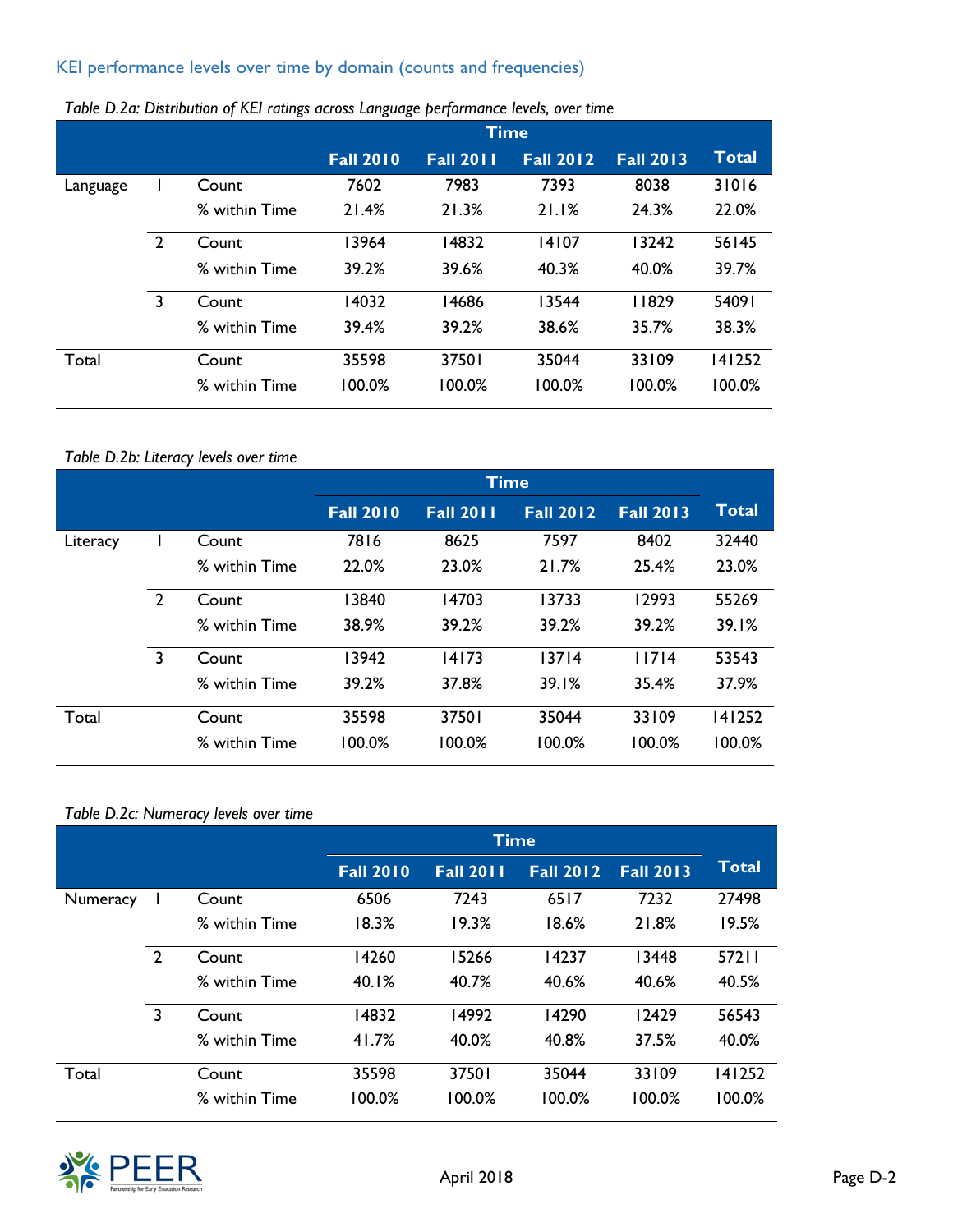## *Table D.2d: Physical/Motor levels over time*

|          |                |               | <b>Time</b>      |                  |                  |                  |              |
|----------|----------------|---------------|------------------|------------------|------------------|------------------|--------------|
|          |                |               | <b>Fall 2010</b> | <b>Fall 2011</b> | <b>Fall 2012</b> | <b>Fall 2013</b> | <b>Total</b> |
| Physical |                | Count         | 3751             | 3830             | 3392             | 4102             | 15075        |
|          |                | % within Time | 10.5%            | 10.2%            | 9.7%             | 12.4%            | 10.7%        |
|          | $\overline{2}$ | Count         | 13749            | 14994            | 13845            | 13489            | 56077        |
|          |                | % within Time | 38.6%            | 40.0%            | 39.5%            | 40.7%            | 39.7%        |
|          | 3              | Count         | 8098             | 18677            | 17807            | 15518            | 70100        |
|          |                | % within Time | 50.8%            | 49.8%            | 50.8%            | 46.9%            | 49.6%        |
| Total    |                | Count         | 35598            | 37501            | 35044            | 33109            | 141252       |
|          |                | % within Time | 100.0%           | 100.0%           | 100.0%           | 100.0%           | 100.0%       |

### *Table D.2e: Creative/Aesthetic levels over time*

|           |                |               | <b>Time</b>      |                  |                  |                  |        |
|-----------|----------------|---------------|------------------|------------------|------------------|------------------|--------|
|           |                |               | <b>Fall 2010</b> | <b>Fall 2011</b> | <b>Fall 2012</b> | <b>Fall 2013</b> | Total  |
| Creative  |                | Count         | 3639             | 3906             | 3384             | 4163             | 15092  |
| Aesthetic |                | % within Time | 10.2%            | 10.4%            | 9.7%             | 12.6%            | 10.7%  |
|           | $\overline{2}$ | Count         | 3625             | 15016            | 13742            | 13457            | 55840  |
|           |                | % within Time | 38.3%            | 40.0%            | 39.2%            | 40.6%            | 39.5%  |
|           | 3              | Count         | 18334            | 18579            | 17918            | 5488             | 70319  |
|           |                | % within Time | 51.5%            | 49.5%            | 51.1%            | 46.8%            | 49.8%  |
| Total     |                | Count         | 35598            | 37501            | 35044            | 33108            | 141251 |
|           |                | % within Time | 100.0%           | 100.0%           | 100.0%           | 100.0%           | 100.0% |

## *Table D.2f: Personal/Social levels over time*

|          |                |               | <b>Time</b>      |                  |                  |                  |        |
|----------|----------------|---------------|------------------|------------------|------------------|------------------|--------|
|          |                |               | <b>Fall 2010</b> | <b>Fall 2011</b> | <b>Fall 2012</b> | <b>Fall 2013</b> | Total  |
| Personal |                | Count         | 5488             | 5853             | 5356             | 6139             | 22836  |
|          |                | % within Time | 15.4%            | 15.6%            | 15.3%            | 18.5%            | 16.2%  |
|          | $\overline{2}$ | Count         | 14299            | 15393            | 14677            | 13954            | 58323  |
|          |                | % within Time | 40.2%            | 41.0%            | 41.9%            | 42.1%            | 41.3%  |
|          | $\overline{3}$ | Count         | 15811            | 16255            | 15011            | 13016            | 60093  |
|          |                | % within Time | 44.4%            | 43.3%            | 42.8%            | 39.3%            | 42.5%  |
| Total    |                | Count         | 35598            | 37501            | 35044            | 33109            | 141252 |
|          |                | % within Time | 100.0%           | 100.0%           | 100.0%           | 100.0%           | 100.0% |

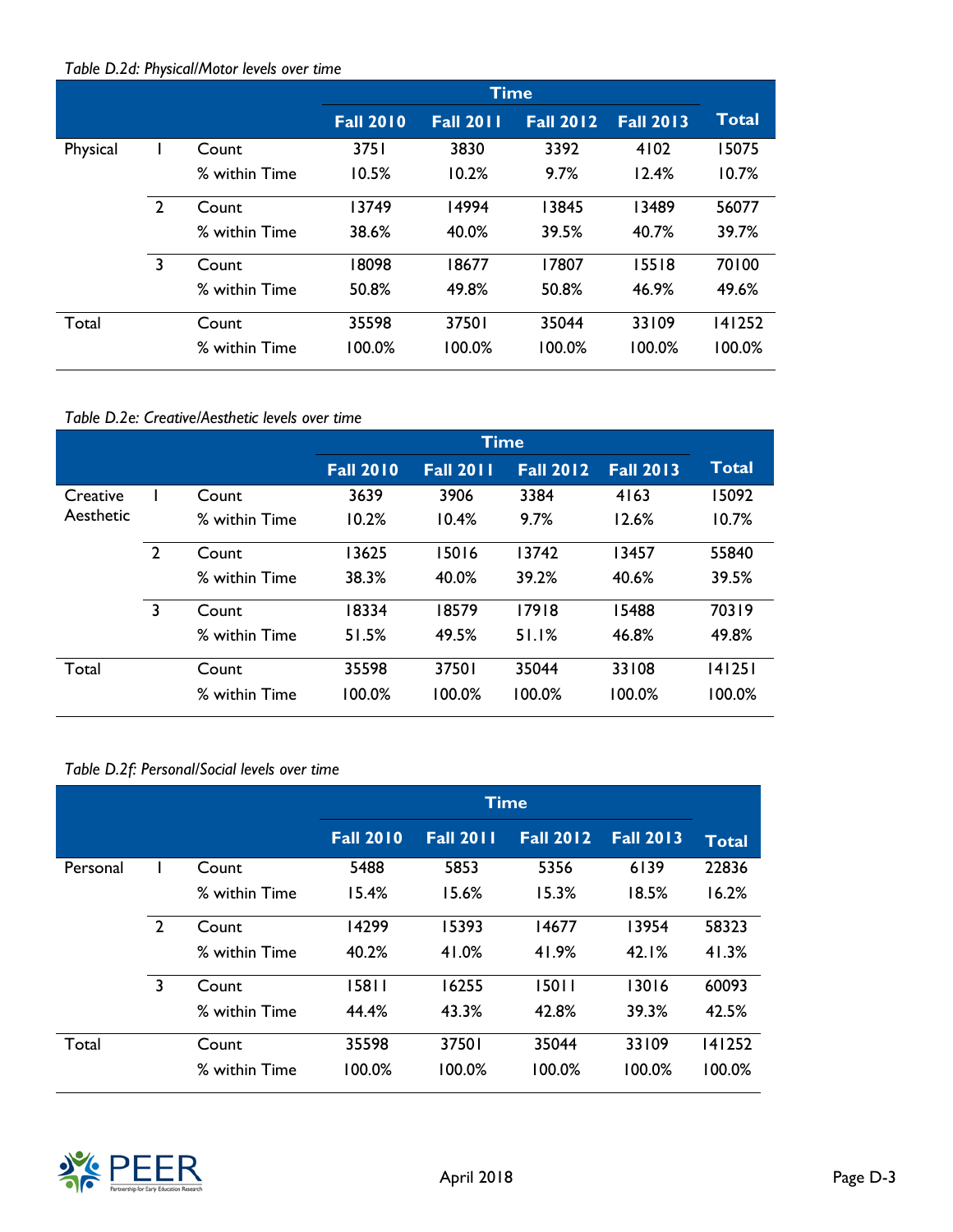## KEI Group Differences

|  | Table D.3a: Descriptive statistics for KEI ratings over time by gender |  |  |  |
|--|------------------------------------------------------------------------|--|--|--|
|  |                                                                        |  |  |  |

|                  | <b>Time</b> | <b>Mean</b> | N      | Std.<br><b>Deviation</b> | <b>Std. Error</b><br>of Mean |
|------------------|-------------|-------------|--------|--------------------------|------------------------------|
| <b>Fall 2010</b> | Female      | 2.361       | 17255  | 0.586                    | 0.004                        |
|                  | Male        | 2.209       | 18228  | 0.613                    | 0.005                        |
|                  | $\ast$      | 2.054       | 115    | 0.610                    | 0.057                        |
|                  | Total       | 2.282       | 35598  | 0.605                    | 0.003                        |
| <b>Fall 2011</b> | Female      | 2.346       | 17977  | 0.588                    | 0.004                        |
|                  | Male        | 2.194       | 19405  | 0.615                    | 0.004                        |
|                  | $\ast$      | 2.060       | 119    | 0.619                    | 0.057                        |
|                  | Total       | 2.266       | 37501  | 0.607                    | 0.003                        |
| <b>Fall 2012</b> | Female      | 2.353       | 16937  | 0.587                    | 0.005                        |
|                  | Male        | 2.209       | 18057  | 0.614                    | 0.005                        |
|                  | $\ast$      | 2.143       | 50     | 0.617                    | 0.087                        |
|                  | Total       | 2.279       | 35044  | 0.605                    | 0.003                        |
| <b>Fall 2013</b> | Female      | 2.287       | 15907  | 0.613                    | 0.005                        |
|                  | Male        | 2.142       | 17154  | 0.631                    | 0.005                        |
|                  | $\ast$      | 1.851       | 48     | 0.653                    | 0.094                        |
|                  | Total       | 2.211       | 33109  | 0.627                    | 0.003                        |
| Total            | Female      | 2.338       | 68076  | 0.594                    | 0.002                        |
|                  | Male        | 2.189       | 72844  | 0.619                    | 0.002                        |
|                  | $\ast$      | 2.040       | 332    | 0.624                    | 0.034                        |
|                  | Total       | 2.260       | 141252 | 0.612                    | 0.002                        |

*\* Gender not provided*

*Table D.3b: Descriptive statistics for KEI ratings over time by FRPL Eligibility*

| Time             |            | <b>Mean</b> | N     | Std.<br><b>Deviation</b> | <b>Std. Error</b><br>of Mean |
|------------------|------------|-------------|-------|--------------------------|------------------------------|
| <b>Fall 2010</b> | Free       | 2.029       | 10094 | 0.616                    | 0.006                        |
|                  | Ineligible | 2.397       | 24143 | 0.564                    | 0.004                        |
|                  | Reduced    | 2.124       | 1246  | 0.615                    | 0.017                        |
|                  | $\ast$     | 2.054       | 115   | 0.610                    | 0.057                        |
|                  | Total      | 2.282       | 35598 | 0.605                    | 0.003                        |
| <b>Fall 2011</b> | Free       | 2.041       | 12126 | 0.613                    | 0.006                        |
|                  | Ineligible | 2.388       | 23949 | 0.569                    | 0.004                        |
|                  | Reduced    | 2.140       | 1307  | 0.606                    | 0.017                        |
|                  | $\ast$     | 2.060       | 119   | 0.619                    | 0.057                        |
|                  | Total      | 2.266       | 37501 | 0.607                    | 0.003                        |
| <b>Fall 2012</b> | Free       | 2.058       | 12642 | 0.610                    | 0.005                        |
|                  | Ineligible | 2.419       | 20968 | 0.559                    | 0.004                        |
|                  | Reduced    | 2.182       | 1384  | 0.609                    | 0.016                        |
|                  | $\ast$     | 2.143       | 50    | 0.617                    | 0.087                        |
|                  | Total      | 2.279       | 35044 | 0.605                    | 0.003                        |

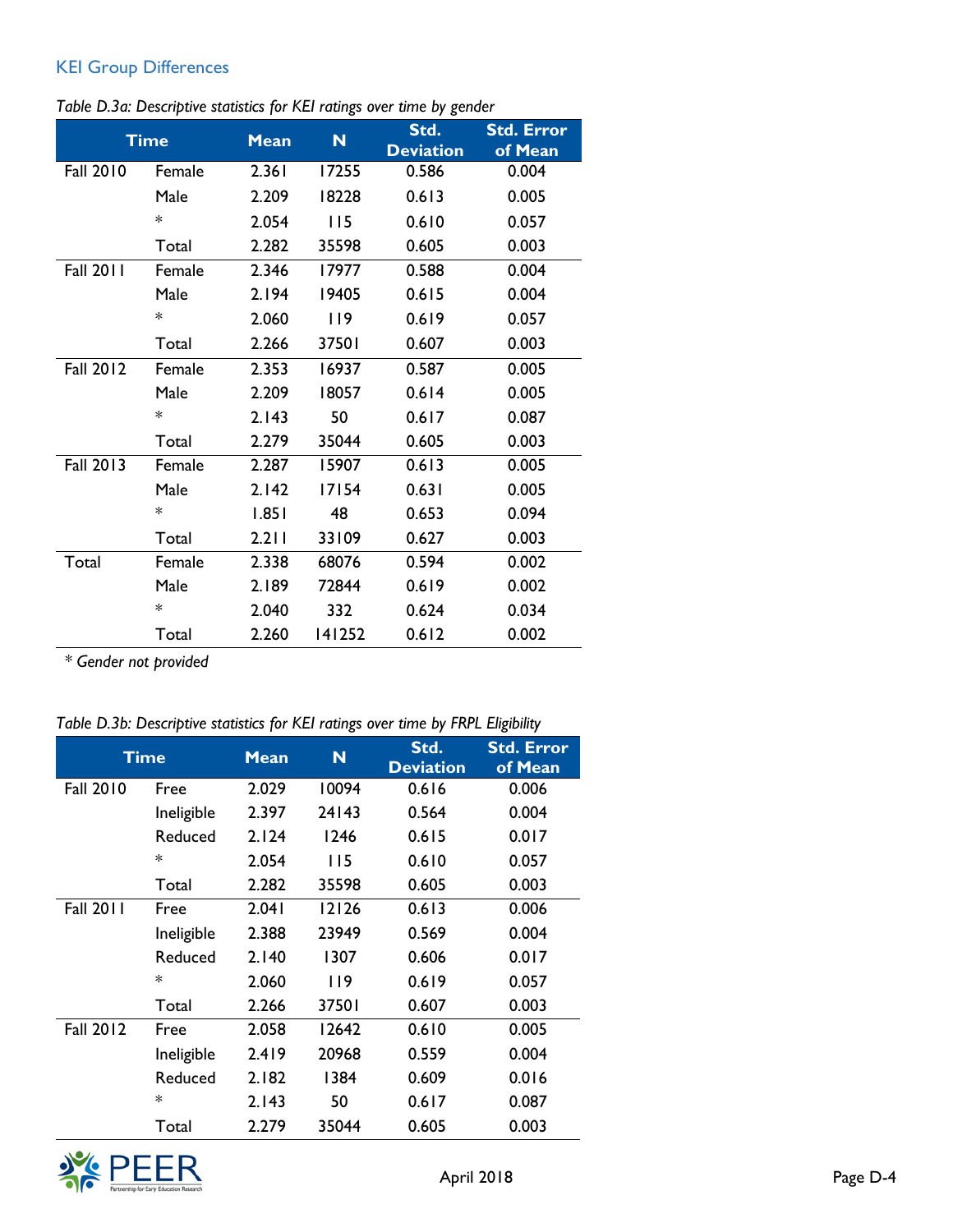|                  | Time       | <b>Mean</b> | N      | Std.<br><b>Deviation</b> | <b>Std. Error</b><br>of Mean |
|------------------|------------|-------------|--------|--------------------------|------------------------------|
| <b>Fall 2013</b> | Free       | 2.002       | 12395  | 0.626                    | 0.006                        |
|                  | Ineligible | 2.353       | 19415  | 0.587                    | 0.004                        |
|                  | Reduced    | 2.099       | 1251   | 0.630                    | 0.018                        |
|                  | $\ast$     | 1.851       | 48     | 0.653                    | 0.094                        |
|                  | Total      | 2.211       | 33109  | 0.627                    | 0.003                        |
| Total            | F          | 2.033       | 47257  | 0.617                    | 0.003                        |
|                  | N          | 2.390       | 88475  | 0.570                    | 0.002                        |
|                  | Reduced    | 2.138       | 5188   | 0.615                    | 0.009                        |
|                  | $\ast$     | 2.040       | 332    | 0.624                    | 0.034                        |
|                  | Total      | 2.260       | 141252 | 0.612                    | 0.002                        |

*\* FRPL Eligibility not provided*

*Table D.3c: Descriptive statistics for KEI ratings over time by ELL status*

|                  | <b>Time</b>   | <b>Mean</b> | N.     | Std.<br><b>Deviation</b> | <b>Std. Error</b><br>of Mean |
|------------------|---------------|-------------|--------|--------------------------|------------------------------|
| Fall 2010 NonELL |               | 2.320       | 32108  | 0.594                    | 0.003                        |
|                  | ELL           | 1.926       | 3375   | 0.593                    | 0.010                        |
|                  | $\ast$        | 2.054       | 115    | 0.610                    | 0.057                        |
|                  | Total         | 2.282       | 35598  | 0.605                    | 0.003                        |
| <b>Fall 2011</b> | <b>NonELL</b> | 2.307       | 33512  | 0.595                    | 0.003                        |
|                  | ELL           | 1.921       | 3870   | 0.598                    | 0.010                        |
|                  | $\ast$        | 2.060       | 119    | 0.619                    | 0.057                        |
|                  | Total         | 2.266       | 37501  | 0.607                    | 0.003                        |
| <b>Fall 2012</b> | <b>NonELL</b> | 2.323       | 31053  | 0.592                    | 0.003                        |
|                  | ELL.          | 1.929       | 3941   | 0.592                    | 0.009                        |
|                  | $*$           | 2.143       | 50     | 0.617                    | 0.087                        |
|                  | Total         | 2.279       | 35044  | 0.605                    | 0.003                        |
| <b>Fall 2013</b> | <b>NonELL</b> | 2.254       | 29420  | 0.615                    | 0.004                        |
|                  | ELL.          | 1.866       | 3641   | 0.615                    | 0.010                        |
|                  | $*$           | 1.851       | - 48   | 0.653                    | 0.094                        |
|                  | Total         | 2.211       | 33109  | 0.627                    | 0.003                        |
| Total            | <b>NonELL</b> | 2.302       | 126093 | 0.599                    | 0.002                        |
|                  | ELL.          | 1.911       | 14827  | 0.600                    | 0.005                        |
|                  | $\ast$        | 2.040       | 332    | 0.624                    | 0.034                        |
|                  | Total         | 2.260       | 141252 | 0.612                    | 0.002                        |

*\* ELL status not provided*

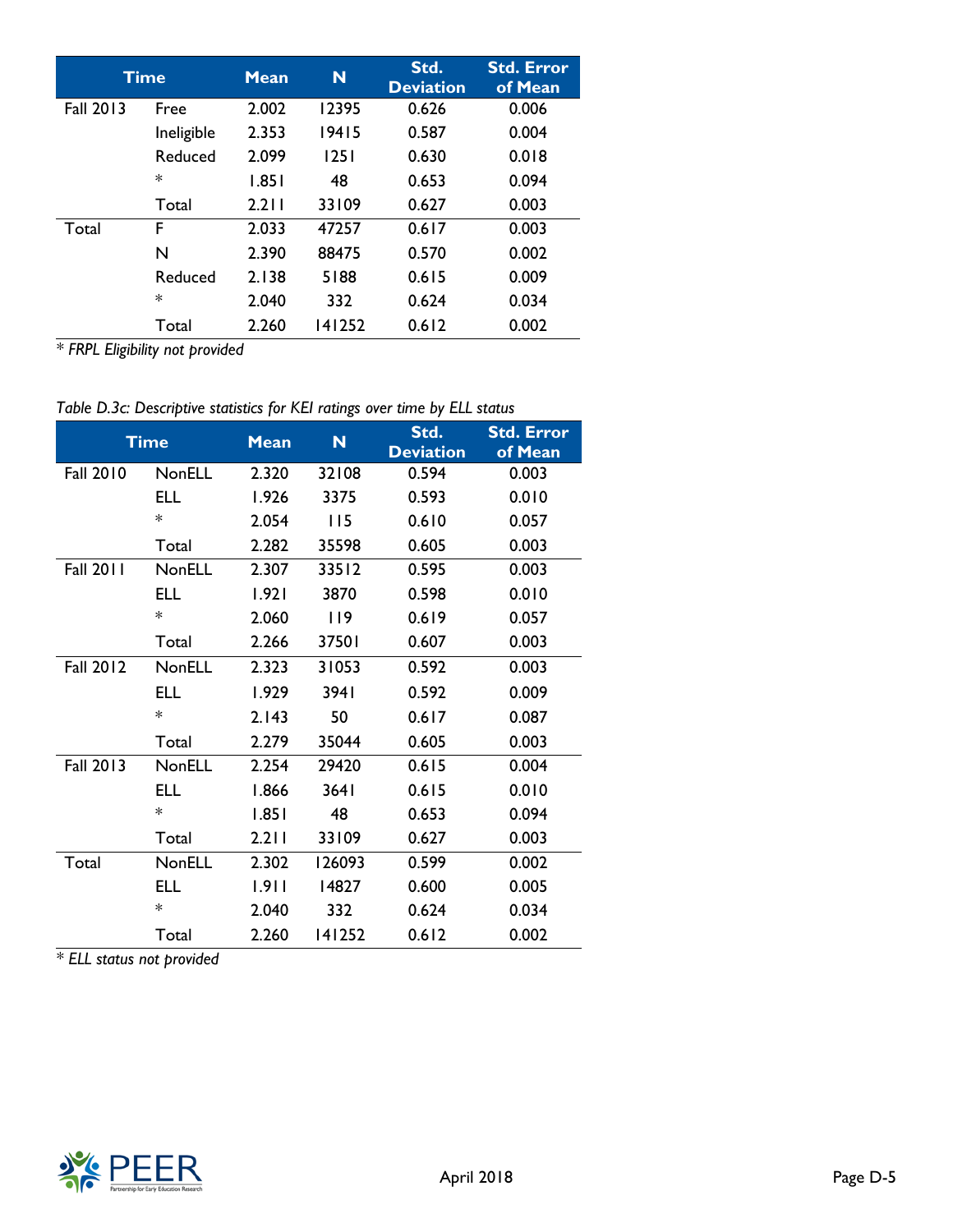| Table D.3d: Descriptive statistics for KEI ratings over time by race/ethnicity |  |  |  |  |  |  |  |  |
|--------------------------------------------------------------------------------|--|--|--|--|--|--|--|--|
|--------------------------------------------------------------------------------|--|--|--|--|--|--|--|--|

| <b>Time</b>      |                                              | <b>Mean</b> | N     | <b>Std. Deviation</b> | <b>Std. Error of Mean</b> |
|------------------|----------------------------------------------|-------------|-------|-----------------------|---------------------------|
| <b>Fall 2010</b> | White                                        | 2.39        | 21236 | 0.57                  | 0.00                      |
|                  | Latino/a of any race                         | 2.06        | 7371  | 0.62                  | 0.01                      |
|                  | <b>Black</b>                                 | 2.10        | 3991  | 0.62                  | 0.01                      |
|                  | Asian                                        | 2.35        | 1927  | 0.60                  | 0.01                      |
|                  | American Indian or<br>Alaska Native          | 2.32        | 100   | 0.57                  | 0.06                      |
|                  | Native Hawaiian or<br>Other Pacific Islander | 2.29        | 34    | 0.60                  | 0.10                      |
|                  | Two or More Races                            | 2.31        | 824   | 0.60                  | 0.02                      |
|                  | Total                                        | 2.28        | 35483 | 0.60                  | 0.00                      |
| <b>Fall 2011</b> | White                                        | 2.39        | 20701 | 0.57                  | 0.00                      |
|                  | Latino/a of any race                         | 2.05        | 8946  | 0.61                  | 0.01                      |
|                  | <b>Black</b>                                 | 2.09        | 4613  | 0.61                  | 0.01                      |
|                  | Asian                                        | 2.34        | 1851  | 0.62                  | 0.01                      |
|                  | American Indian or<br>Alaska Native          | 2.25        | 108   | 0.64                  | 0.06                      |
|                  | Native Hawaiian or<br>Other Pacific Islander | 2.22        | 23    | 0.66                  | 0.14                      |
|                  | Two or More Races                            | 2.26        | 1140  | 0.60                  | 0.02                      |
|                  | Total                                        | 2.27        | 37382 | 0.61                  | 0.00                      |
| <b>Fall 2012</b> | White                                        | 2.41        | 18614 | 0.57                  | 0.00                      |
|                  | Latino/a of any race                         | 2.07        | 8952  | 0.61                  | 0.01                      |
|                  | <b>Black</b>                                 | 2.13        | 4240  | 0.61                  | 0.01                      |
|                  | Asian                                        | 2.35        | 1899  | 0.59                  | 0.01                      |
|                  | American Indian or<br>Alaska Native          | 2.23        | 99    | 0.60                  | 0.06                      |
|                  | Native Hawaiian or<br>Other Pacific Islander | 2.15        | 30    | 0.63                  | 0.12                      |

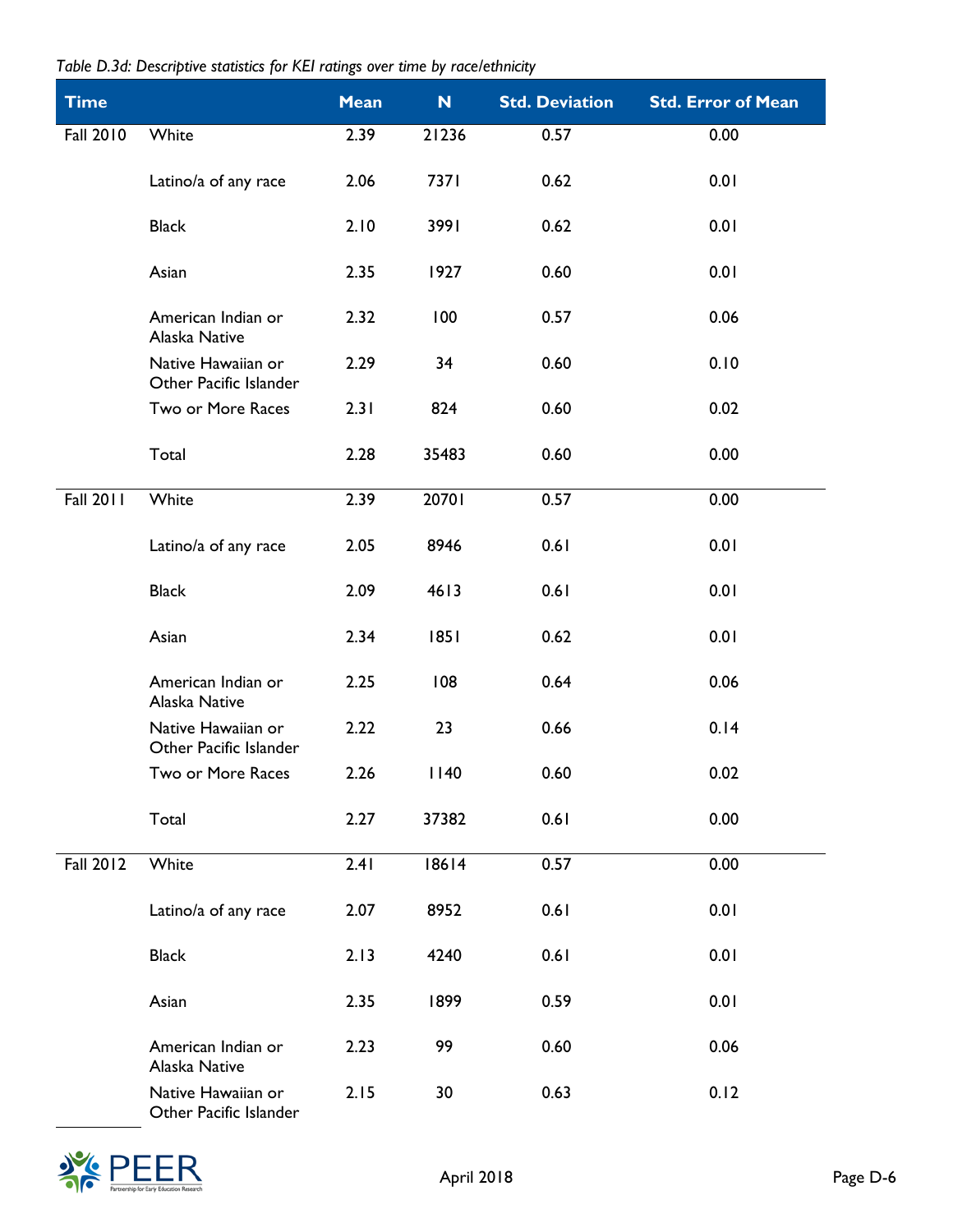| <b>Time</b> |                                              | <b>Mean</b> | N      | <b>Std. Deviation</b> | <b>Std. Error of Mean</b> |
|-------------|----------------------------------------------|-------------|--------|-----------------------|---------------------------|
|             | Two or More Races                            | 2.30        | 1160   | 0.60                  | 0.02                      |
|             | Total                                        | 2.28        | 34994  | 0.61                  | 0.00                      |
| Fall 2013   | White                                        | 2.34        | 17312  | 0.59                  | 0.00                      |
|             | Latino/a of any race                         | 1.99        | 8641   | 0.63                  | 0.01                      |
|             | <b>Black</b>                                 | 2.10        | 4223   | 0.62                  | 0.01                      |
|             | Asian                                        | 2.26        | 1667   | 0.64                  | 0.02                      |
|             | American Indian or<br>Alaska Native          | 2.24        | 76     | 0.61                  | 0.07                      |
|             | Native Hawaiian or<br>Other Pacific Islander | 2.17        | 28     | 0.51                  | 0.10                      |
|             | Two or More Races                            | 2.24        | 1114   | 0.63                  | 0.02                      |
|             | Total                                        | 2.21        | 33061  | 0.63                  | 0.00                      |
| Total       | White                                        | 2.38        | 77863  | 0.57                  | 0.00                      |
|             | Latino/a of any race                         | 2.04        | 33910  | 0.62                  | 0.00                      |
|             | <b>Black</b>                                 | 2.10        | 17067  | 0.62                  | 0.00                      |
|             | Asian                                        | 2.33        | 7344   | 0.61                  | 0.01                      |
|             | American Indian or<br>Alaska Native          | 2.26        | 383    | 0.61                  | 0.03                      |
|             | Native Hawaiian or<br>Other Pacific Islander | 2.21        | 115    | 0.60                  | 0.06                      |
|             | Two or More Races                            | 2.28        | 4238   | 0.61                  | 0.01                      |
|             | Total                                        | 2.26        | 140920 | 0.61                  | 0.00                      |